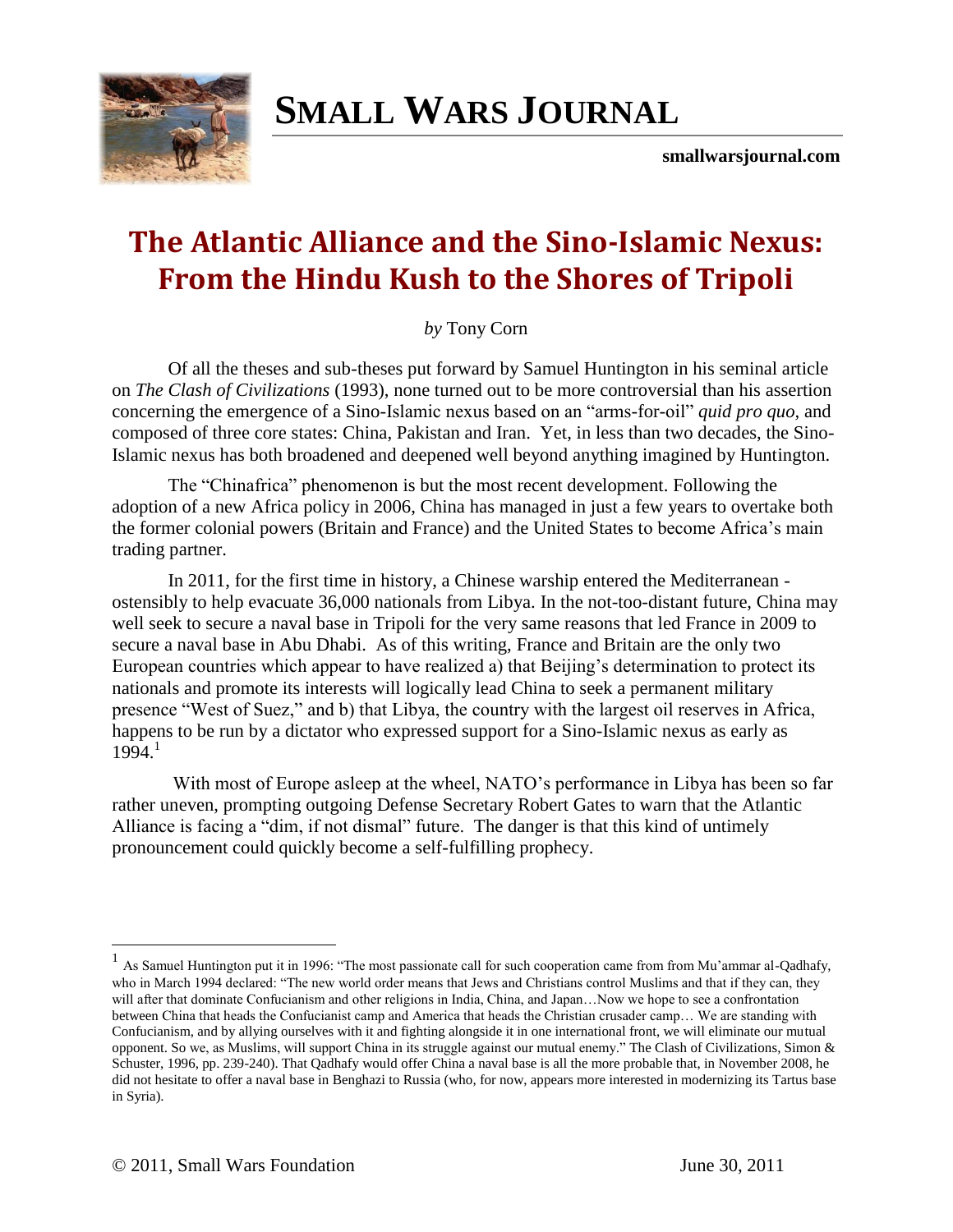At this particular juncture, U.S. policy-makers ought to realize that what Britain and France need most from America is not military support so much as moral support. Just like President Bush, after the 1991 Gulf War, was able to say, "By God, we've kicked the Vietnam syndrome once and for all," at the end of the Libyan affair, Britain and France must be in a position to say: "By God, we've kicked the Suez syndrome once and for all."

Though it is too early to say how China will try to take advantage of the "Arab Spring" to extend its reach in the Middle East and North Africa (MENA), it is not too early for Washington to launch a strategic communication campaign designed to heighten the situational awareness of the rest of Europe by providing a comprehensive "mapping" of the ever-expanding Sino-Islamic nexus, both functionally and geographically.

For contrary to what many Washington observers seem to believe, the main problem with Europeans these days is neither "military capability" nor "political will" as such but, *first and foremost*, "geostrategic illiteracy."

Fearful that Asia might experience by 2014 the kind of cataclysm that Europe went through in 1914, the initial reaction of most European allies to America's idea of a Global NATO (first put forward in 2006) was a resounding "no entangling alliance." Yet, if the past five years have shown anything, it is that, irrespective of whether the Western Alliance decides to "move East" or not, an energy-hungry East is increasingly determined to "move West."<sup>2</sup>

The idea, widespread in most European capitals, that Europe could somehow step outside History and just watch from the sidelines as the "Pacific Century" unfolds, is a dangerous illusion. Rather than indulge in half-baked criticisms of NATO's performance in Afghanistan, the Pentagon ought to highlight instead this fundamental fact of life: Europe may not be *a priori* interested in a Global NATO, but Global China is increasingly interested in Europe's own backyard.

#### *The "Clash of Civilizations" Revisited*

 $\overline{a}$ 

Just like "location, location, location" is the mantra of real estate agents, "timing, timing, timing" is that of foreign policy analysts. While Samuel Huntington's seminal "Clash of Civilizations‖ article (1993) generated more comments than any other *Foreign Affairs* article since George Kennan's famous "Long Telegram" (1946), the timing of the publication was less than optimal for Western audiences to fully appreciate the argument put forward in the essay.

The most timely aspect of *The Clash* was no doubt its refutation of Francis Fukuyama's *End of History* thesis (1989). By equating the triumph of Democracy over Communism with an Hegelianesque End of History, Fukuyama had reduced the Hegelian concept of "struggle for recognition" to the mere fulfillment *of individual* self-worth within democratic societies. Without ever mentioning Hegel once, Huntington was in fact more authentically Hegelian by reminding us that the "real stuff" of History is the struggle for recognition at the *collective*, not at the

<sup>&</sup>lt;sup>2</sup> Geoffrey Kemp, The East Moves West: India, China, and Asia's Growing Presence in the Middle East, Brookings: Washington DC, 2010; Jon B. Alterman, The Vital Triangle: China, the United States, and the Middle East, CSIS, 2008.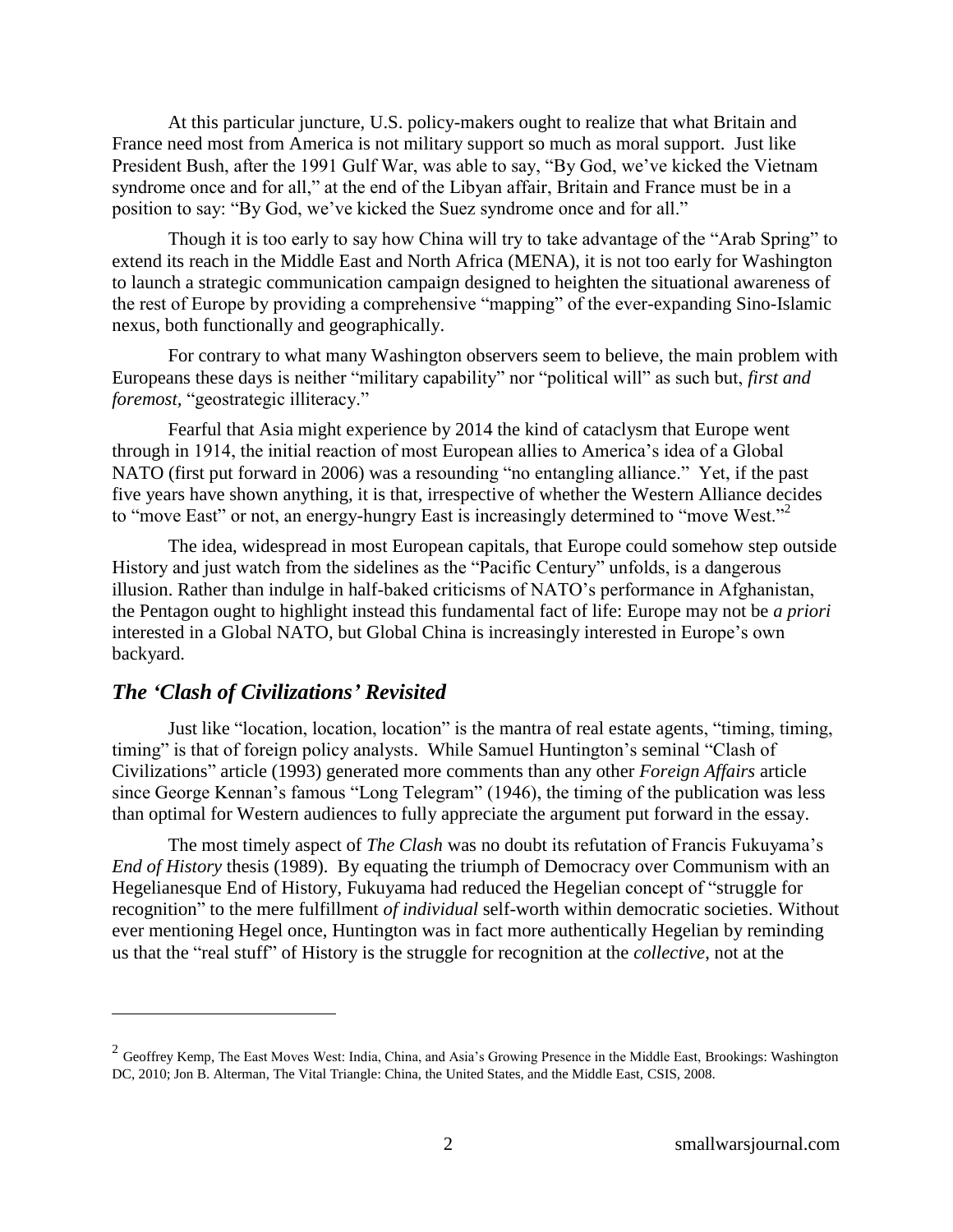*individual*, level (i.e. *among* polities, not *within* polities). Far from being over, Huntington argued, History was on the move again.

Though Huntington clearly acknowledged that "nation states remain the principal actors" in world affairs," the truly controversial part of *The Clash* was his proposition that, in the twentyfirst century, the most important "grouping of states" would no longer be the three blocs (i.e. the First, Second, and Third Worlds) of the Cold War era, but the three civilizations represented by China, Islam, and the West.

While other civilizations are today mere civilizations-*form* ("swing civilizations"), Huntington argued in essence, China, Islam, and the West are, for the foreseeable future, the only three civilizations-*force*. And since China and Islam are re-emerging on the world stage after a two-century long eclipse, while the West is experiencing relative decline, one can expect a deepening and broadening of the emerging "Confucean-Islamic Connection" based above all on a "oil-for-arms" *quid pro quo*:

The cooperation among the three countries [China, Pakistan, and Iran] has included regular exchanges among political, military, and bureaucratic officials and joint efforts in a variety of civil and military areas, including defense production, in addition to the weapons transfers from China to the other states…Are these three states likely to become the core of a broader grouping involving other Muslim and Asian countries?...China's increasing needs for oil are likely to impel it to expand its relations with Iran, Iraq, and Saudi Arabia, as well as Kazakhstan and Azerbaijan.<sup>3</sup>

In retrospect, it is clear that the academic *levee en masse* that greeted Huntington's "untimely meditations" (in the Nietzschean sense) had nothing to do with the reality of global politics, and everything to do with the state of U.S. academic politics. To make a long story short:

By the 1990s, the very concept of Civilization had become a "contested notion" in the field of Anthropology and, by extension, of all regional Area Studies. A fear of being accused of "orientalism," combined with an infatuation with "thick description," had led academic practitioners to eschew macro-level theory-building altogether in favor of "ethnographism" - a cross between creative writing and political activism. There was no longer any room in "postmodern" Anthropology for a concept like Civilization.

In the field of International Relations  $(IR)$ , where, on the contrary, "theory-building for theory-building's sake" had reigned supreme for the previous two decades, the tyranny of "Neorealism" had led insensibly to a reification of the concept of Polarity and to an anthropomorphization of the State. The idea that the concept of Civilization could be raised to the level of a "paradigm" (as Huntington the provocateur had presented it) was sheer anathema to the IR theory-builders, who subsequently went out of their way to neatly separate the study of "Regions" from that of "Religions," lest they come face-to-face with something resembling – *horresco referens* - a "Civilization."

 3 Samuel Huntington, op. cit, pp.239-240.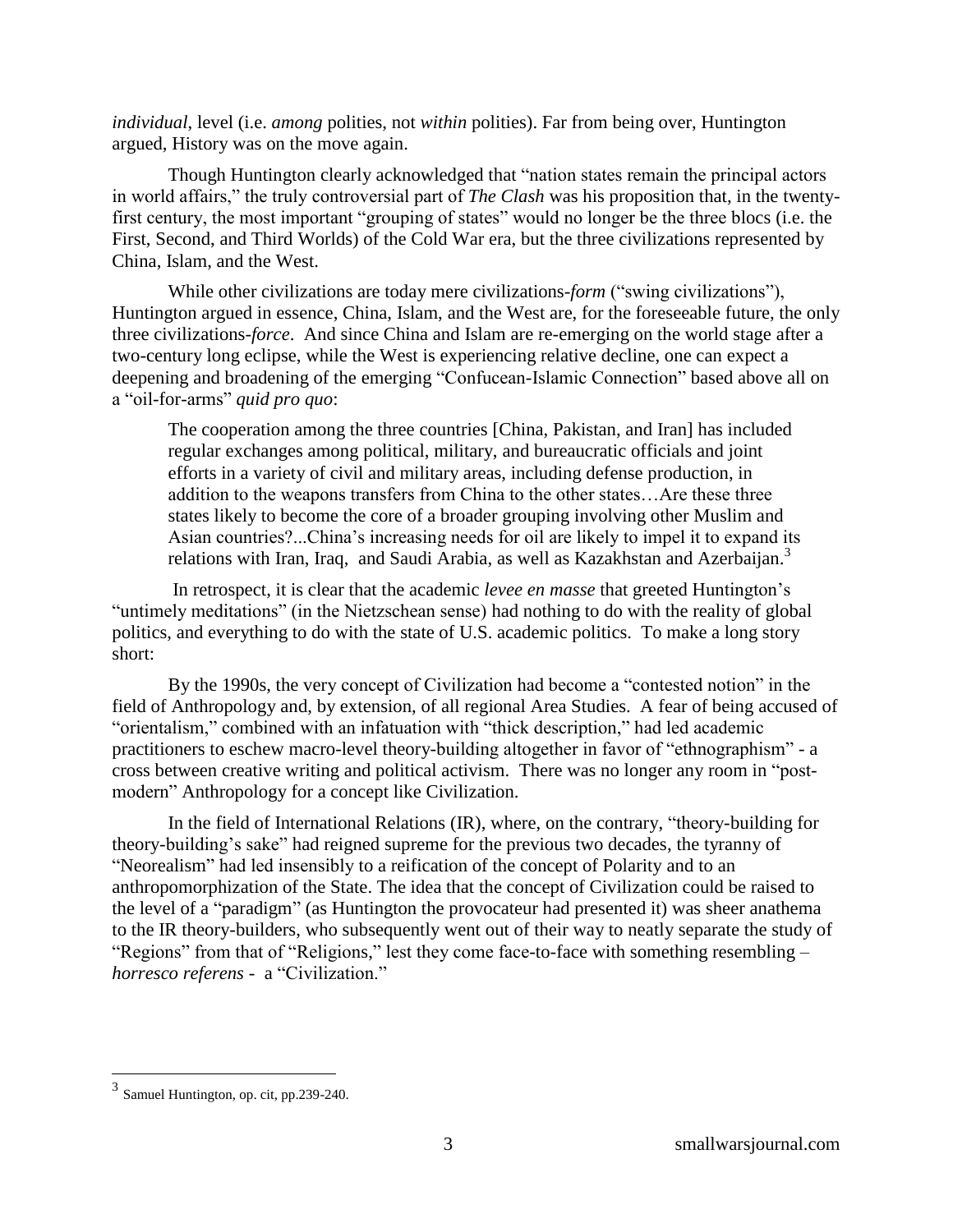Last but not least, in the field of History, where the concept of Civilization still enjoyed widespread currency, the 1990s happened to be a time when academic historians were trying to create a politically correct "Global History" in which inter-civilizational *cooperation* was systematically emphasized and inter-civilizational *confrontation* systematically downplayed. In this sanitized version of World History, there was by definition no room for "a *clash* of civilizations."

But the facts are stubborn. For anyone with a modicum of knowledge of Middle East history (and not totally devoid of common sense), there was nothing a priori controversial in Huntington's idea that a rising China would try to enlist Islam as a force multiplier. After all, it is a well-documented (if largely forgotten in the West) historical fact that just about every rising power in the 20<sup>th</sup> century has tried, with varying degrees of success, to enlist Islam as a weapon against peer competitors. In a nutshell:

**Imperial Germany:** Kaiser Wilhelm's promise, during his famous visit to Constantinople in 1898, to be the protector of the "three hundred million Muhammedans that are scattered through the world" marked the beginning of a sustained propaganda offensive that saw Germany promote pan-Islam through a network of agents in Turkey, Iran, Russia and India, in order to undermine the Triple Entente and win Muslim "hearts and minds" to the cause of the Central Powers.<sup>4</sup>

**Imperial Japan:** In the wake of its military victory over Russia in 1905, Japan's newlyfound prestige in the Muslim world even led the Young Turks to dream of turning the Ottoman empire into the "Japan of the Middle East." As one historian puts it: "During the years 1900– 1945…the vision of a "Muslim Japan" was so compelling to many Muslims in Asia and beyond…that it justified cooperation with Japanese intelligence overseas … In the late 1930s and early 1940s, the relationship transformed into a major Japanese military strategy as the Japanese government began to implement its Islamic policy by mobilizing Muslim forces against the United Kingdom, Holland, China and Russia in East Asia, Southeast Asia, and the Middle East $^{55}$ 

**Fascist Italy:** In order to realize his dream of re-creating the Roman empire, Benito Mussolini did not hesitate to follow the Kaiser's template and proclaim himself the "protector of Islam," especially in Libya, an Italian colony since 1911. On the soft power front, Mussolini's propaganda offensive in North Africa and the Middle East was so successful that the Fascist ideology ended up permeating the ideologies of just about every political force in the Arab world, from the religious Muslim Brotherhood in Egypt to the secular Baath parties in Syria and Iraq. <sup>6</sup> On the hard power front, during the invasion of Abyssinia in 1935, a significant proportion

<sup>&</sup>lt;sup>4</sup> See Jacob M. Landau, The Politics of Pan-Islam: Ideology and Organization, Oxford University Press, 1994; Donald M. McKale, War by Revolution: Germany and Great Britain in the Middle East in the Era of World War I, Kent State University Press, 1998; Tilman Ludke, Jihad Made in Germany: Ottoman and German Propaganda and Intelligence Operations in the First World War, Lit Verlag, 2006; Sean McMeekin, The Berlin-Baghdad Express: The Ottoman Empire and Germany's Bid for World Power, Harvard University Press, 2010.

<sup>&</sup>lt;sup>5</sup> Selcuk Esenbel, "Japan's Global claim to Asia and the World of Islam: Transnational Nationalism and World Power, 1900-1945," The American Historical Review, 109, 4, October 2004, www.historycooperative.org/journals/ahr/109.4/esenbel.html. See also Cemil Aydin, The Politics of Anti-Westernism in Asia: Visions of World Order in Pan-Islamic and Pan-Asian Thought, Columbia University Press, 2007.

<sup>6</sup> Manuela Williams, Mussolini's Propaganda Abroad: Subversion in the Mediterranean and the Middle East, 1935-1940, Routledge, 2006.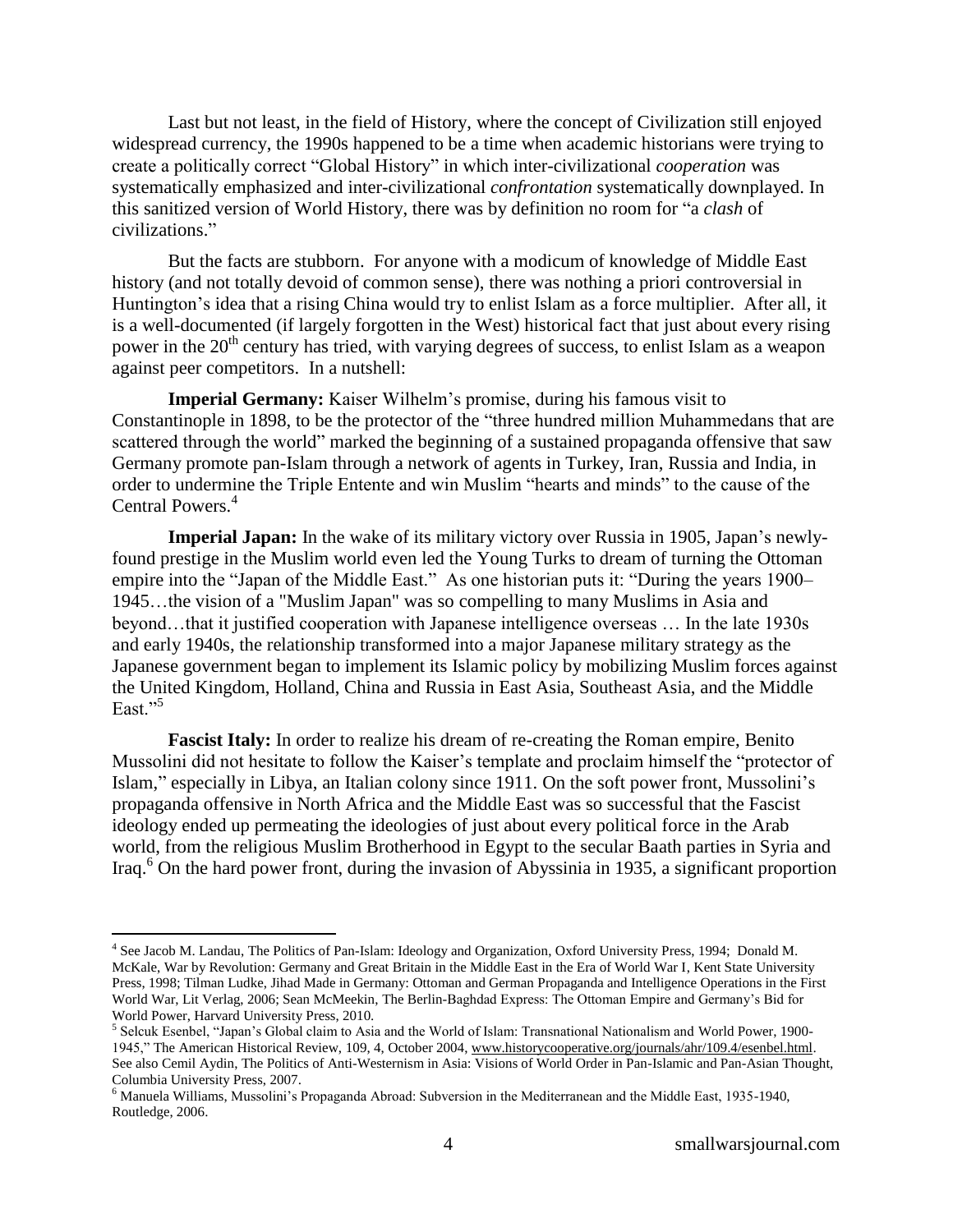of the "Italian" forces actually consisted of Muslim volunteers from Libya, Eritrea, and Somaliland - all enlisted by the Duce to fight the "infidel" Christian Ethiopians.

**Nazi Germany:** Along with Mussolini, Hitler can be regarded as one of the founding fathers of "Islamo-Fascism." In recent years, there has been an abundant literature documenting how, under Hitler, Nazi Germany courted the Muslim world, and how the Grand Mufti of Jerusalem (the most popular political figure in the Arab world at the time, and the role model of one Yasser Arafat in particular) raised Muslim volunteers for the Waffen SS.<sup>7</sup>

Needless to say, throughout the Cold War, and especially after the Soviet invasion of Afghanistan in 1979, the United States itself did not hesitate to enlist Islamism against Communism, with short-term results as positive as the long-term results were disastrous.

As Harvard historian Akira Iriye recently pointed out, the idea of a possible "clash of civilization" had already been anticipated by Admiral Mahan as early as  $1897 - a$  full century before Huntington.<sup>8</sup> What Mahan, who died in 1914, could not foresee, was that the advent of communism throughout much of the non-Western world would actually delay the re-emergence of Asia for two or three generations.

Be that as it may, since every rising power in the  $20<sup>th</sup>$  century has tried to enlist Islam as a force multiplier, there is no reason to expect China to behave differently. Once a net exporter of oil, China became a net importer in 1993 (the year of the publication of Huntington's article). Given the magnitude of its energy needs, a Sino-Islamic nexus is for China not one possible tactical option among many, but a strategic necessity. And so it is that China in recent years has not only developed "strategic partnerships" at the bilateral level, but also a multiplicity of Sino-Islamic fora at the multilateral level (Arab-Chinese Cooperation Forum, China-Gulf Cooperation Council Strategic Dialogue, etc.).

## *The State of the Sino-Islamic Nexus in 2011*

 $\overline{a}$ 

As the National Intelligence Council's *Global Trends 2025* report acknowledged in 2008: "The international system  $-$  as constructed following the Second World War  $-$  will be almost unrecognizable by 2025….In terms of size, speed, and directional flow, the transfer of global wealth and economic power now under way - roughly from West to East –is without precedent in modern history..."

While the reality of this epochal shift is no longer contested, what remains an open question is – to simplify – whether the Sino-Islamic nexus will be specifically directed *against* the West, or whether it is simply part of a broader scenario, known as "the Rest *without* the West," in which the Rest simply chooses to organize its affairs by bypassing the West.<sup>9</sup>

<sup>7</sup> Lukasz Hirszowicz, *The Third Reich and the Arab East,* Routledge, 1966; Robert Lewis Melka, *The Axis and the Arab Middle East: 1930-1945*, University of Minnesota Press, 1966; David Dahlin and John Rothman, Icon of Evil: Hitler's Mufti and the rise of Radical Islam, Transaction, 2009; Matthias Kuntzel, Jihad and Jew-Hatred: Islamism, Nazism, and the Roots of 9/11, Telos Press, 2009; Jeffrey Herf, Nazi Propaganda for the Arab World, Yale University Press, 2009.

 $8$  Akira Irive, "The Second Clash: Huntington, Mahan, and Civilizations," Harvard International Review, May 6, 2006.

<sup>&</sup>lt;sup>9</sup> See Nazzneen Barma, Ely Ratner, Steven Weber, "A World Without the West?," The National Interest, 90, July-August 2007, [findarticles.com/p/articles/mi\\_m2751/is\\_90/ai\\_n27325605/?tag=content;col1,](http://findarticles.com/p/articles/mi_m2751/is_90/ai_n27325605/?tag=content;col1) and Naazneen Barma, Giacomo Chiozza, Ely Ratner and Steven Weber, "A World Without the West? Empirical Patterns and Theoretical Implications," *Chinese Journal of International Politics*, vol 2, 2009, [www.elyratner.com/Publications/A\\_World\\_Without\\_the\\_West%3F.pdf.](http://www.elyratner.com/Publications/A_World_Without_the_West%3F.pdf)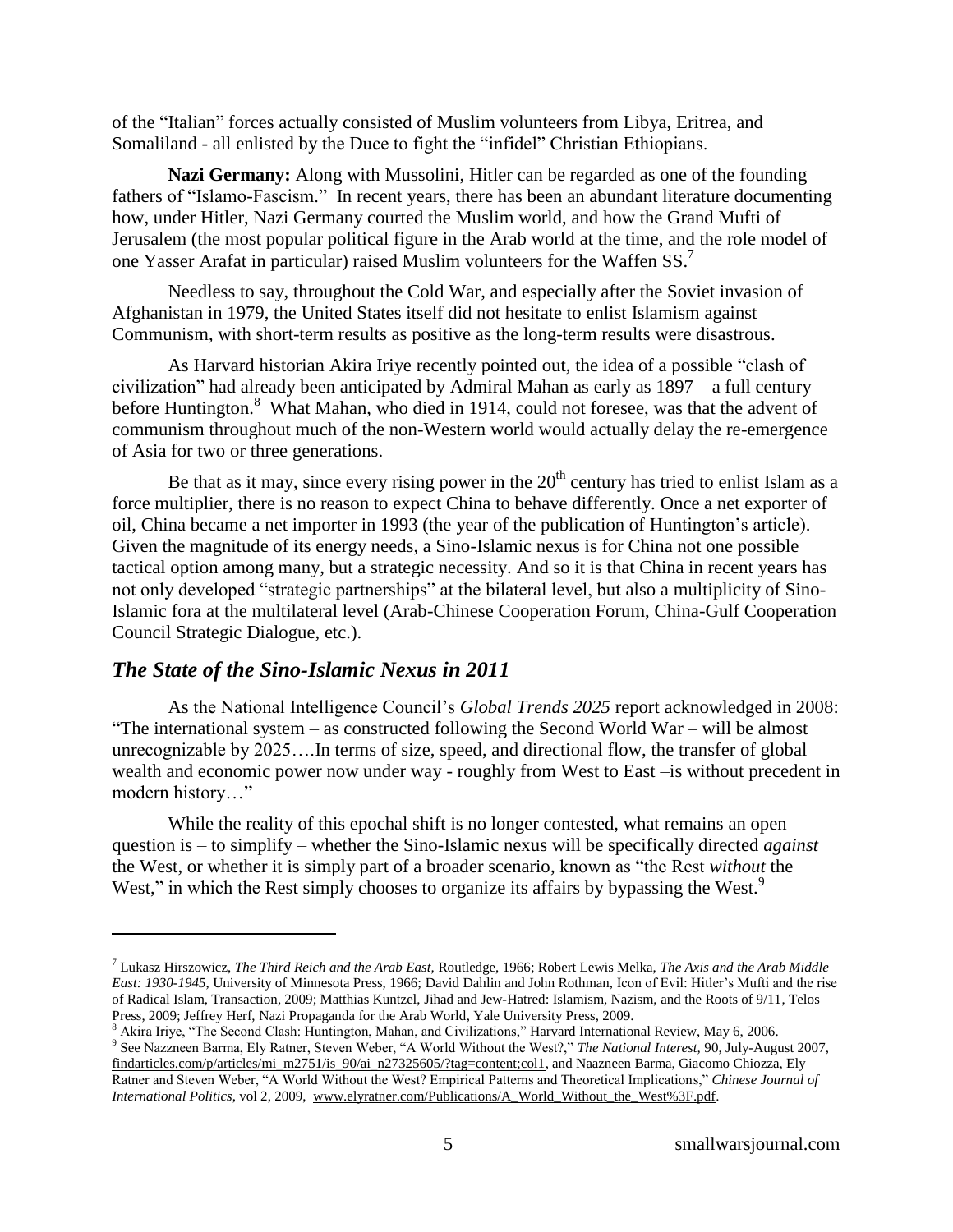On this subject, the U.S. intelligence community itself – in its unclassified literature at least – appears to be undecided. As *Global Trends 2025,* which represents the collective wisdom of the U.S. intelligence community, puts it: "Some two-thirds of Mideast oil exports go to Asia, and some 70 percent of Asian imports are from the Middle East. This pattern is likely to intensify. Whether this nexus is primarily commercial – complementary investments and military sales – or acquires an increasingly political/strategic character could determine the character of the international system."  $10$ 

While this is not the place for a comprehensive (geographic and functional) "mapping" of the Sino-Islamic nexus, three aspects are nonetheless worth pointing out in the context of this essay:

- $\triangleright$  At the global level, the most significant evolution has been the emergence of an anti-Western bloc formed by China and the 57 members of the Organization of the Islamic Conference (OIC). As Huntington pointed out, it all started in 1989, when China was able to mobilize OIC support to defeat Western-sponsored resolutions expressing condemning Beijing's Tien An Men repression; that same year, Iran was able get China's to reciprocate, following Ayatollah Khomeiny's infamous fatwa against Salman Rushdie. Today, whatever the tensions *within* the Islamic bloc itself on other issues, it is clear that this Sino-Islamic nexus is intent on gradually rolling back *some*  parts of the Western-inspired legal and financial order established under the aegis of the United Nations at the end of World War II.  $^{11}$
- $\triangleright$  At the regional level, the most far-reaching initiative was the creation in 2001 of the Shanghai Cooperation Organization (SCO), a China-led organization including four energy-rich Central Asian Muslim republics as members, and Iran and Pakistan as observers. Ostensibly created to combat "terrorism, separatism, and extremism," the SCO has been increasingly behaving like a rival of the North Atlantic Treaty Organization (NATO) created in 1949. Though some Western observers still like to think of the SCO as an "axis of convenience," the fact is that for its  $10<sup>th</sup>$  anniversary summit in 2011, the SCO has chosen to strengthen its relations with the Russia-led CSTO and is reportedly giving serious consideration to extending membership to Pakistan and India.
- $\triangleright$  At the national level, the most noteworthy developments in the past three years have been the changing status of two "pivotal states" associated with the West since the beginning of the Cold War:

<sup>&</sup>lt;sup>10</sup> National Intelligence Council, *Global Trends 2025: A Transformed World*, Washington DC, November 2008, p.83, [www.dni.gov/nic/PDF\\_2025/2025\\_Global\\_Trends\\_Final\\_Report.pdf.](http://www.dni.gov/nic/PDF_2025/2025_Global_Trends_Final_Report.pdf) See also the scenario outlined in the 2009 *Quadrennial Intelligence Community Review*, [www.fas.org/irp/dni/qicr.pdf.](http://www.fas.org/irp/dni/qicr.pdf)

<sup>&</sup>lt;sup>11</sup> In particular in putting an end to the status of the dollar as the world's reserve currency established in 1944 by the UN Monetary and Financial Conference (aka "Bretton Woods") which also created the IMF, the World Bank, and the GATT/WTO. See Tony Corn, "The Clash of the Caliphates: Understanding the Real War of Ideas," *Small Wars Journal*, March 2011, [http://smallwarsjournal.com/blog/journal/docs-temp/715-corn.pdf.](http://smallwarsjournal.com/blog/journal/docs-temp/715-corn.pdf)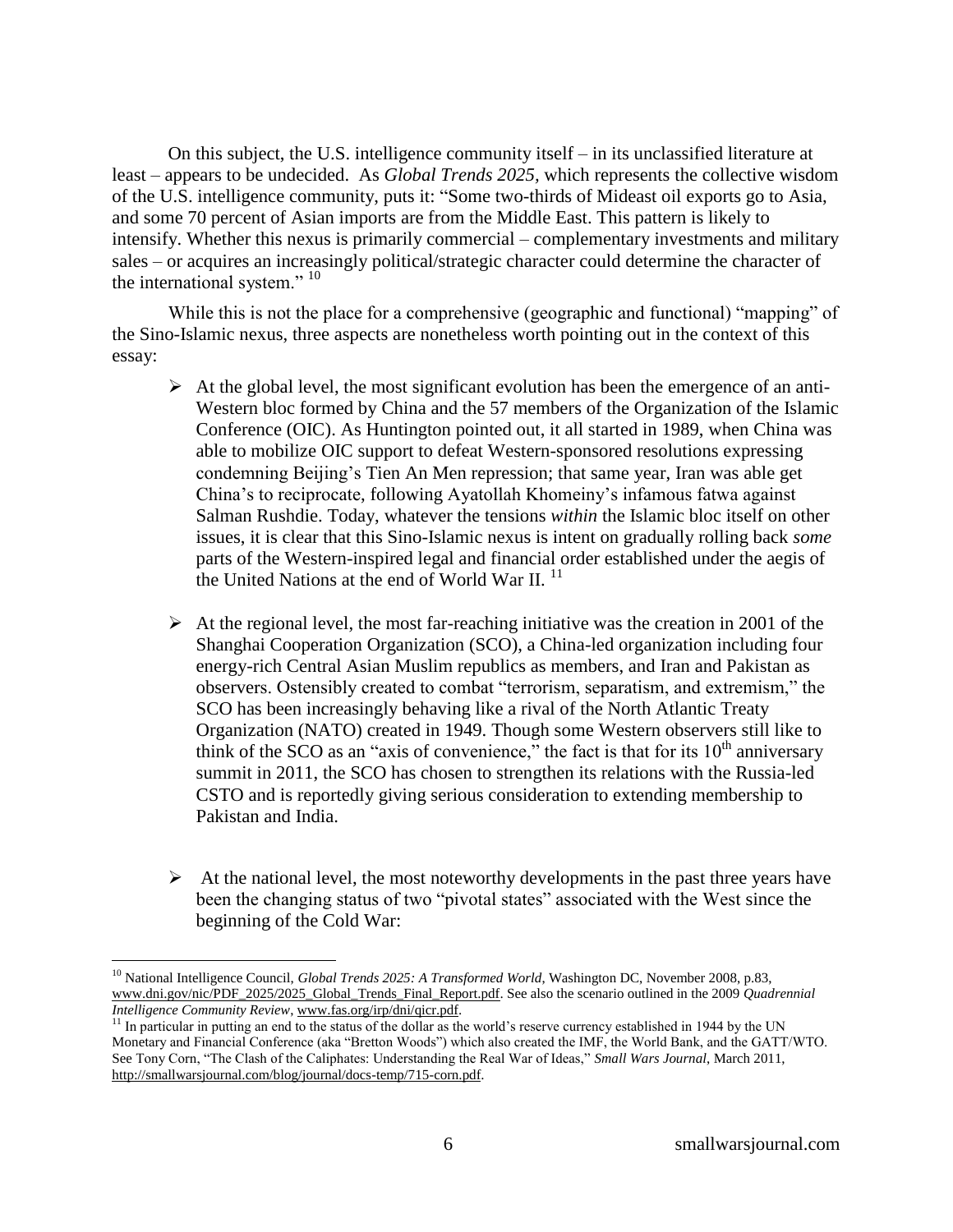- $\triangleright$  Saudi Arabia overtook Iran as China's main supplier of oil in 2008. In 2011, the Saudis' growing distrust of America's handling of the ongoing Arab Spring has led Riyadh to try to re-build a China-Pakistan-Saudi Arabia axis. In the words of former CIA analyst Bruce Riedel, the Saudis are "looking east for help to old allies in Pakistan and China. Prince Bandar, former ambassador in Washington, reportedly visited Islamabad late last month to ask the Pakistanis for troops to help ensure internal stability in the kingdom and the Gulf States if needed. He invoked an understanding that dates back to the 1980s when then-Pakistani dictator Zia ul Huq provided over 10,000 Pakistani troops to protect the country after the Iranian revolution. Bandar also has been in Beijing to promote more trade and to ensure the Chinese communist dictators stand with their Saudi friends. Bandar was the dealmaker in the Saudi-Chinese intermediate range missile sale in the 1980s that provided Riyadh with its now aging missile force. He reportedly keeps a residence in China." $12$
- $\triangleright$  Turkey's re-orientation away from the West, which began in earnest in 2002 with the election of the Islamist AK Party, has continued unabated with the election of a Turkish national at the head of the OIC in 2005, and the election of the Turkish president himself at the head of the all-Muslim Economic Cooperation Organization (ECO) five years later. A member of NATO since 1952 and one of the two pillars of the EU-Turkey Customs Union since 1995, Turkey's interest is nonetheless shifting toward the ECO, the OIC and the SCO. Ankara's attempts to create a China-Pakistan-Turkey axis culminated in 2010 in the establishment of a "strategic partnership" between Turkey and China.<sup>13</sup>

As for Afghanistan itself (which applied for observer status in the SCO in 2011), the most contradictory reports continue to circulate as to whether Karzai does intend to sign a post-2014 Status of Forces Agreement (SOFA) with the U.S. or, on the contrary, is determined to bring Afghanistan in the orbit of China, Iran and Pakistan.<sup>14</sup>

# *"Global China" – Coming to a Theater near EU*

Then, there is the "Chinafrica Connection," which the inward-looking European elites have yet to fully notice. Following the adoption of a new Africa policy in 2006, China has managed to overtake both the former colonial powers (Britain and France) and the United States to become Africa's main trading partner. Between 1995 and 2010, China's trade with Africa increased from \$6 billion to \$130 billion. While oil represents sixty percent of Chinese imports and is expected to grow in the coming years, the main Chinese export for now would appear to

 $\overline{a}$ 

<sup>14</sup> See for instance Max Boot, "How to handle an infuriating Hamid Karzai," *Wall Street Journal*, June 22, 2011, [http://online.wsj.com/article/SB10001424052702304070104576397983229418542.html,](http://online.wsj.com/article/SB10001424052702304070104576397983229418542.html)

<sup>&</sup>lt;sup>12</sup> Bruce Riedel, "Saudi Arabia on the brink," *The National Interest*, April 6, 2011. [http://nationalinterest.org/print/commentary/saudi-arabia-the-brink-5120.](http://nationalinterest.org/print/commentary/saudi-arabia-the-brink-5120)

<sup>&</sup>lt;sup>13</sup> See Tony Corn, "The Real Plan B in AfPak: Keeping China Out, Bringing India In, Calming Turkey down," *Small Wars Journal*, February 2011[, http://smallwarsjournal.com/blog/2011/02/the-real-plan-b-in-afpak/](http://smallwarsjournal.com/blog/2011/02/the-real-plan-b-in-afpak/)

and Kathy Gannon, "Karzai surrounding himself with narrow circle of advisers urging shift from US to Iran," Washington Post, June 23, 2011[, www.washingtonpost.com/world/asia-pacific/karzai-surrounding-himself-with-narrow-circle-of-advisers-urging](http://www.washingtonpost.com/world/asia-pacific/karzai-surrounding-himself-with-narrow-circle-of-advisers-urging-a-shift-from-us-to-iran/2011/06/23/AGwqsphH_print.html)[a-shift-from-us-to-iran/2011/06/23/AGwqsphH\\_print.html.](http://www.washingtonpost.com/world/asia-pacific/karzai-surrounding-himself-with-narrow-circle-of-advisers-urging-a-shift-from-us-to-iran/2011/06/23/AGwqsphH_print.html)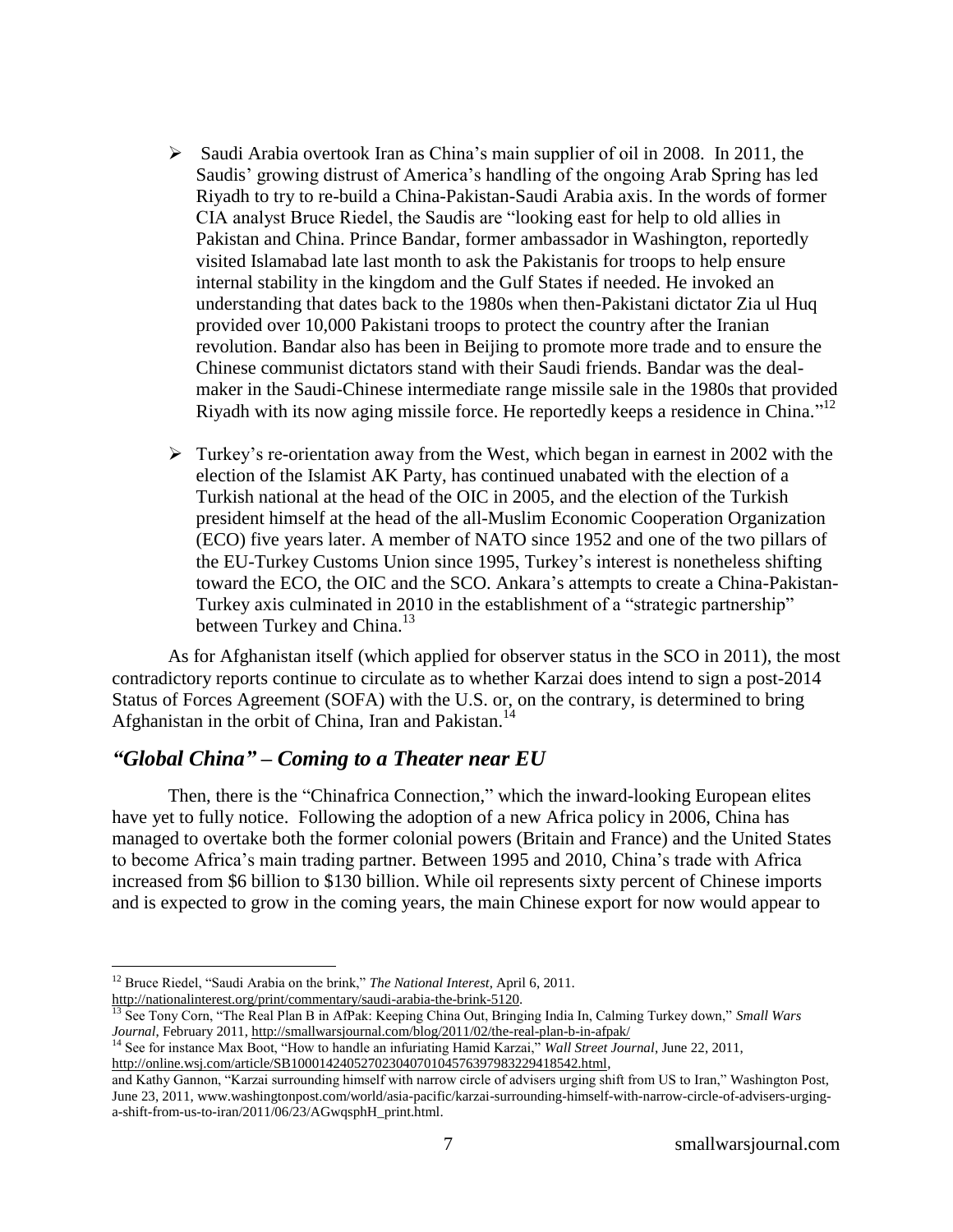be – people, with 800,000 Chinese nationals involved in aid, trade or investment on the African continent.

In 2011, for the first time in history, a Chinese warship entered the Mediterranean ostensibly to help evacuate 36,000 nationals from Libya. In the not-too-distant future, China may well seek to secure a naval base in Tripoli for the very same reasons that led France in 2009 to secure a naval base in Abu Dhabi.

As of this writing, Britain and France are the only two European countries which appear to have realized a) that Beijing's determination to protect its nationals and promote its interests will logically lead China to seek a permanent military presence "West of Suez," and b) that Libya, the country with the largest oil reserves in Africa, happens to be run by a dictator who expressed support for a Sino-Islamic nexus as early as 1994.

This is not to say that the current Libyan intervention is mostly about China and oil. For better and for worse, it isn't. For France and Britain, who have taken the lead, it is mostly about self-interested humanitarian assistance: Eastern Libya has been the main platform for illegal immigration from the African continent in the past two decades, and the last thing that Europe needs at this point is the kind of massive immigration that would inevitably follow a Qadhafi victory. For the U.S. Administration, who has wisely opted to be in a support position, Eastern Libya is first and foremost the one region of the Arab world that has sent the greatest number of jihadists to Iraq in the recent past, and where al-Qaeda would be tempted to relocate in the near future.

As was to be expected, the sinuous evolution of the NATO intervention in Libya has drawn criticism from armchair strategists who equate "thinking strategically" with reciting the Clausewitzian catechism of the war colleges. But as the current NATO SACEUR, U.S. Admiral Stavridis, is fond of saying, security in the  $21<sup>st</sup>$  century is not an on/off switch between war and peace, it is a *rheostat*. More than ever, War and Peace are - as they say in academe - "social constructions."

In that respect, Pentagon lawyers, who apparently have yet to realize that the 1973 War Powers Resolution as currently worded is simply obsolete in the age of "persistent conflicts" and "small wars" ought to talk more often with Pentagon strategic thinkers about the "changing" character of war." This is all the more urgent that the greatest challenges facing NATO in general and the U.S. in particular are neither a Clausewitzian war nor the kind of large-scale *counterinsurgency* illustrated by Afghanistan,<sup>15</sup> but Cyber-warfare and the kind of *crisis managemen*t currently conducted in Libya.

Though the June 27 arrest warrant against Qadhafi by the International Criminal Court has made it *de jure* possible to re-define the end-state from "humanitarian assistance" to "regime change," such a course correction might require *de facto* a gradual implementation, if only because the Libyan National Transitional Council appears to be, for now at least, a disparate coalition in which genuine democrats constitute a minority. In short, if the NATO campaign appears to "drag on," it is not simply due to the half-hearted participation of too many allies, or

<sup>&</sup>lt;sup>15</sup> As Secretary Gates himself put it in a speech to West Point cadets in February 2011:" "In my opinion, any future defense secretary who advises the president to again send a big American land army into Asia or into the Middle East or Africa should 'have his head examined,' as General MacArthur so delicately put it," (Secretary of Defense Robert M. Gates, West Point, February 25, 2011[, www.defense.gov/speeches/speech.aspx?speechid=1539.](http://www.defense.gov/speeches/speech.aspx?speechid=1539)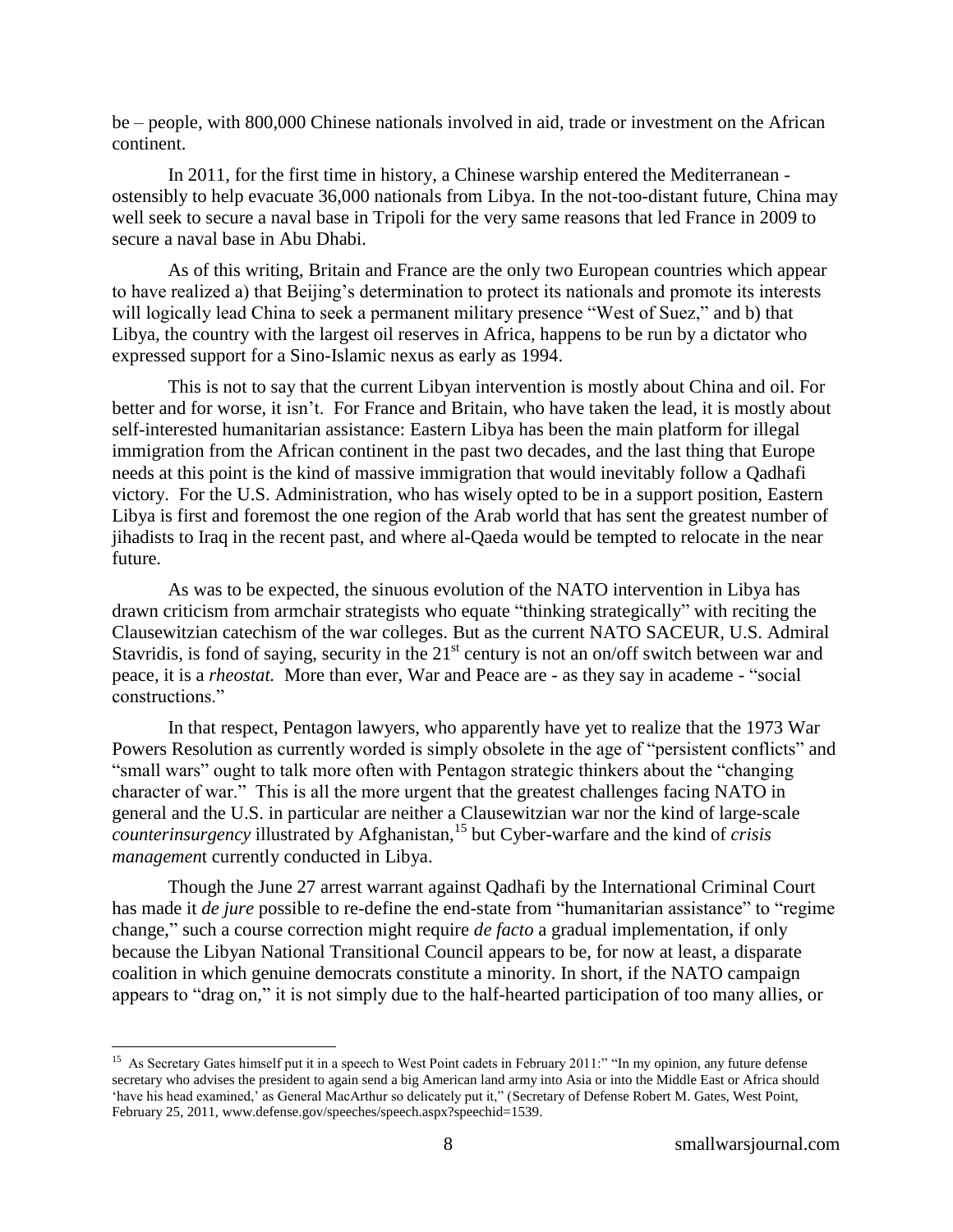to the extreme caution with regard to civilian casualties, but to the fact that NATO needs time to plan for "Phase IV" (post-conflict stabilization and reconstruction).

Washington pundits who mistakenly equate 'protraction' with 'irresolution' would do well to remember that, when America tried in Iraq to combine "regime change" with *blitzkrieg*, the result was "catastrophic success." How about trying "successful chaos" in Libya for a change? For NATO in general, as for the Obama Administration in particular, the main problem so far is not the strategy as such, which is in fact rather sound, but a less than optimal performance in terms of strategic communication.<sup>16</sup>

#### *"Fog and Friction" within the Western Camp*

 $\overline{a}$ 

The deepening and broadening of the Sino-Islamic nexus in the past two decades has so far not led the Western Alliance to close ranks. If anything, "fog and friction" within the Western camp are on the increase - paradoxically because, on both sides of the Atlantic, the need to focus on "nation-building at home" has now taken precedence over doing nation-building abroad.

Oblivious of Churchill's warnings that "there is only one thing worse than fighting with allies, and that is fighting without them," American and European officials have yet to fully realize that, in the 21<sup>st</sup> century, *coalition warfare is going to be the norm rather than the exception*. Public criticism of Allies should therefore be kept to a strict minimum, and even deliberate "calculated gaffes" should take the form of *laser-guided* bombing rather than indiscriminate *carpet-bombing.* 

Thus, in January 2008, Secretary Gates would have been perfectly justified to blast Europeans in general, and Germans in particular, for their abysmal performance when it comes to Afghan police training. Even German General Ammon at the time publicly admitted that, "at that rate, it would take 82 years to have a properly trained police force."

Instead, the Secretary's spinmeisters contributed to create a diplomatic row by emphasizing that European soldiers "do not know how to do counterinsurgency operations" – a factually correct, yet somewhat disingenuous, claim for anyone in the know. Europeans follow NATO doctrine, which follows U.S. doctrine and, as it happens, there was no U.S. doctrine on counterinsurgency (COIN) until December 2006. Given the fact that it takes on average two years for U.S. doctrine to be translated into NATO-wide training, there is nothing surprising if Europeans were not ready for COIN prime time by January 2008.<sup>17</sup>

In the Washington bubble, where last week's events are already ancient history, it is too often forgotten that when European allies unanimously invoked Article 5 of the Alliance the day after  $9/11$ , they were told unceremoniously "don't call us, we'll call you." At the Prague NATO summit a year later, Europeans were then told in no uncertain terms to get ready for high-tech network-centric warfare (not counterinsurgency). When NATO was called upon to intervene in

<sup>&</sup>lt;sup>16</sup> Steven Metz, "Inside the Intervention," *The New Republic*, April 1, 2011[, www.tnr.com/article/world/86148/obama-libya](http://www.tnr.com/article/world/86148/obama-libya-qaddafi-al-qaeda-nato)[qaddafi-al-qaeda-nato.](http://www.tnr.com/article/world/86148/obama-libya-qaddafi-al-qaeda-nato)

<sup>&</sup>lt;sup>17</sup> That same month, the strategic consequences of President Karzai's irrational decision to veto the appointment of the experienced Paddy Ashdown as the UN coordinator for the disparate international reconstruction effort were arguably of far greater import than the performance of NATO troops at the tactical level – yet, Washington chose to blast NATO allies rather than the Afghan president.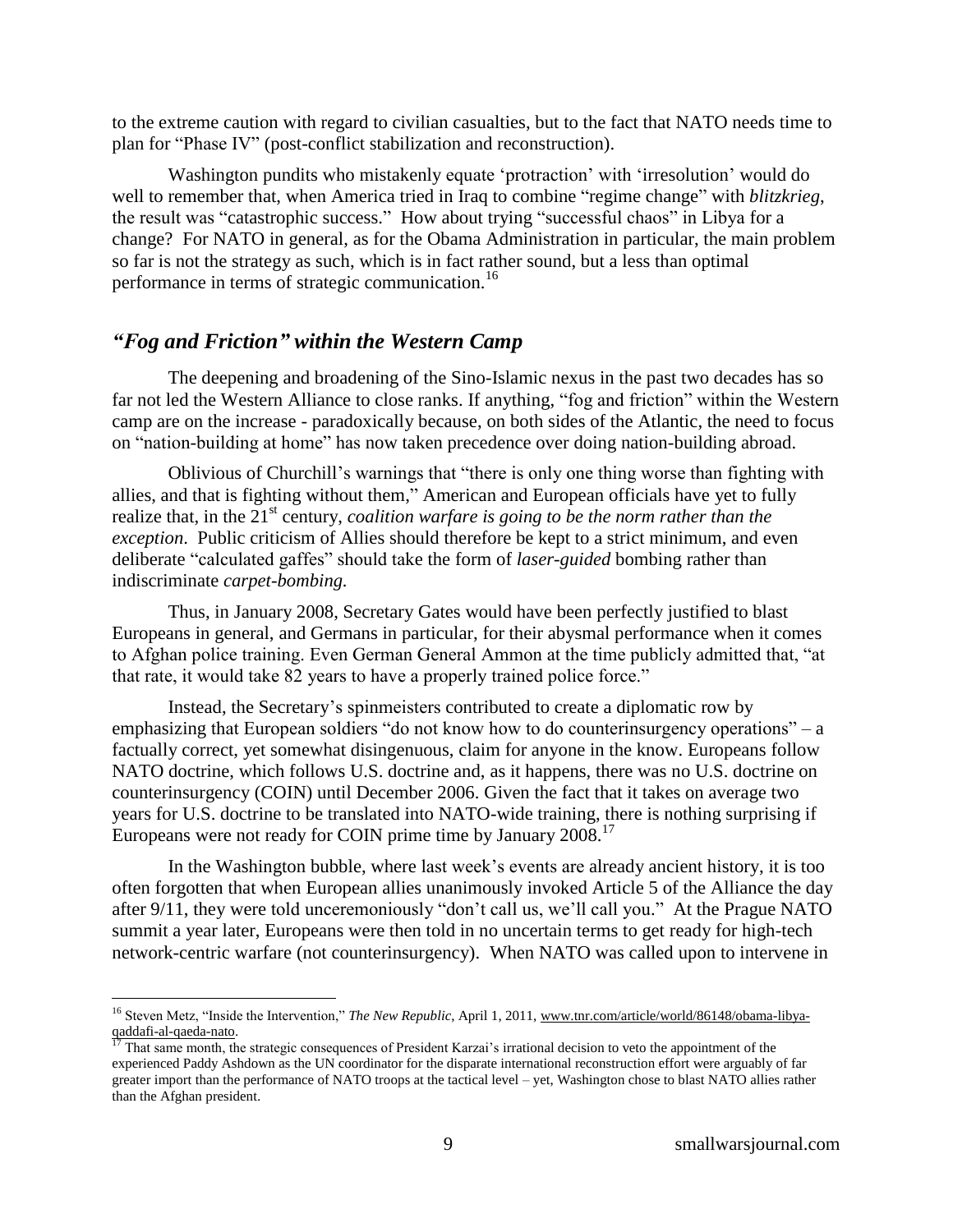Afghanistan in August 2006, the mission was initially framed in terms of peace support operations (PSO), not counterinsurgency (COIN).

It is only after December 2006 (when Gates succeeded Rumsfeld) that the mission suddenly morphed from PSO to COIN – an activity for which, as mentioned earlier, NATO had never trained. Not to make too fine a point: In the grand scheme of things, whatever NATO's shortcomings between 2006 and 2011, they pale in comparison to both Washington's fateful decision to drop the Afghan ball between 2001 and 2006, and to the Afghan government's colossal incompetence throughout the decade.

In another instance of megaphone diplomacy in Brussels June 2011, a visibly exhausted Robert Gates ended up mixing legitimate concerns ("today, just five of 28 allies – the U.S., U.K., France, Greece, along with Albania – exceed the agreed  $2%$  of GDP spending on defense") with more outlandish claims: "For most of the Cold War U.S. governments could justify defense investments and costly forward bases that made up roughly 50 percent of all NATO military spending. But some two decades after the collapse of the Berlin Wall, the U.S. share of NATO defense spending has now risen to more than 75 percent."  $18$ 

A Cold War veteran with a genuine sentimental attachment to the Alliance, Gates no doubt intended to warn Europeans that the new generation of U.S. policy-makers would be more likely to adopt a lean, mean, bean-counting approach to the perennial question of "burdensharing."

Yet, what is too often overlooked is the fact that, by deliberately trading a *threat-based* approach for a *capabilities-based* approach to military planning and budgeting in the post-Cold War era, the "Indispensable Nation" has *chosen* of its own free will to spend on defense almost as much (43 percent) as the rest of the world combined. That does not mean that the whole U.S. defense budget is earmarked for NATO-related activities, nor does it mean that the EU has somehow a moral obligation to match a U.S. budget which is now more than six times the size of its peer-competitor China.<sup>19</sup>

As it now stands, non-US NATO Allies spend on defense roughly 300 billion dollars annually, i.e. - to use a militarily meaningful yardstick - nearly *twice as much as China and Russia combined.* If one chooses to argue that NATO nonetheless faces "the very real possibility of collective military irrelevance," then it logically follows that Russia and China are even more "irrelevant."

Not only does rhetorical overkill generate more heat than light, but it contributes to mask the real problem at the alliance-wide level: namely, that by trying to do both *collective defense,*

<sup>&</sup>lt;sup>18</sup> Robert Gates, "The Future of NATO," Security and Defense Agenda, Brussels, June 10, 2011,

[www.defense.gov/speeches/speech.aspx?speechid=1581.](http://www.defense.gov/speeches/speech.aspx?speechid=1581) Needless to say, seasoned EU diplomats in Washington could not fail to notice that the Defense Secretary's speech happened to coincide with the release of an embarrassing report showing that Pentagon officials cannot account for 6.6 billion dollars of U.S. taxpayers' money sent to Iraq (the equivalent of the combined defense budgets of NATO members Romania, Hungary, Croatia, and Slovakia).

<sup>&</sup>lt;sup>19</sup> As he himself subsequently admitted in a revealing interview, Gates belongs to a generation of Americans who believes that the iron law of imperial overstretch somehow does not apply to "informal" empires: "I've spent my entire adult life with the United States as a superpower, and one that had no compunction about spending what it took to sustain that position…It didn't have to look over its shoulder because our economy was so strong. This is a different time...To tell you the truth, that's one of the many reasons it's time for me to retire, because frankly I can't imagine being part of a nation, part of a government … that's being forced to dramatically scale back our engagement with the rest of the world." John Barry and Tara McKelvey, "The Defense Rest," Newsweek, June 19, 2011, [www.newsweek.com/2011/06/19/the-defense-rests.html#.](http://www.newsweek.com/2011/06/19/the-defense-rests.html)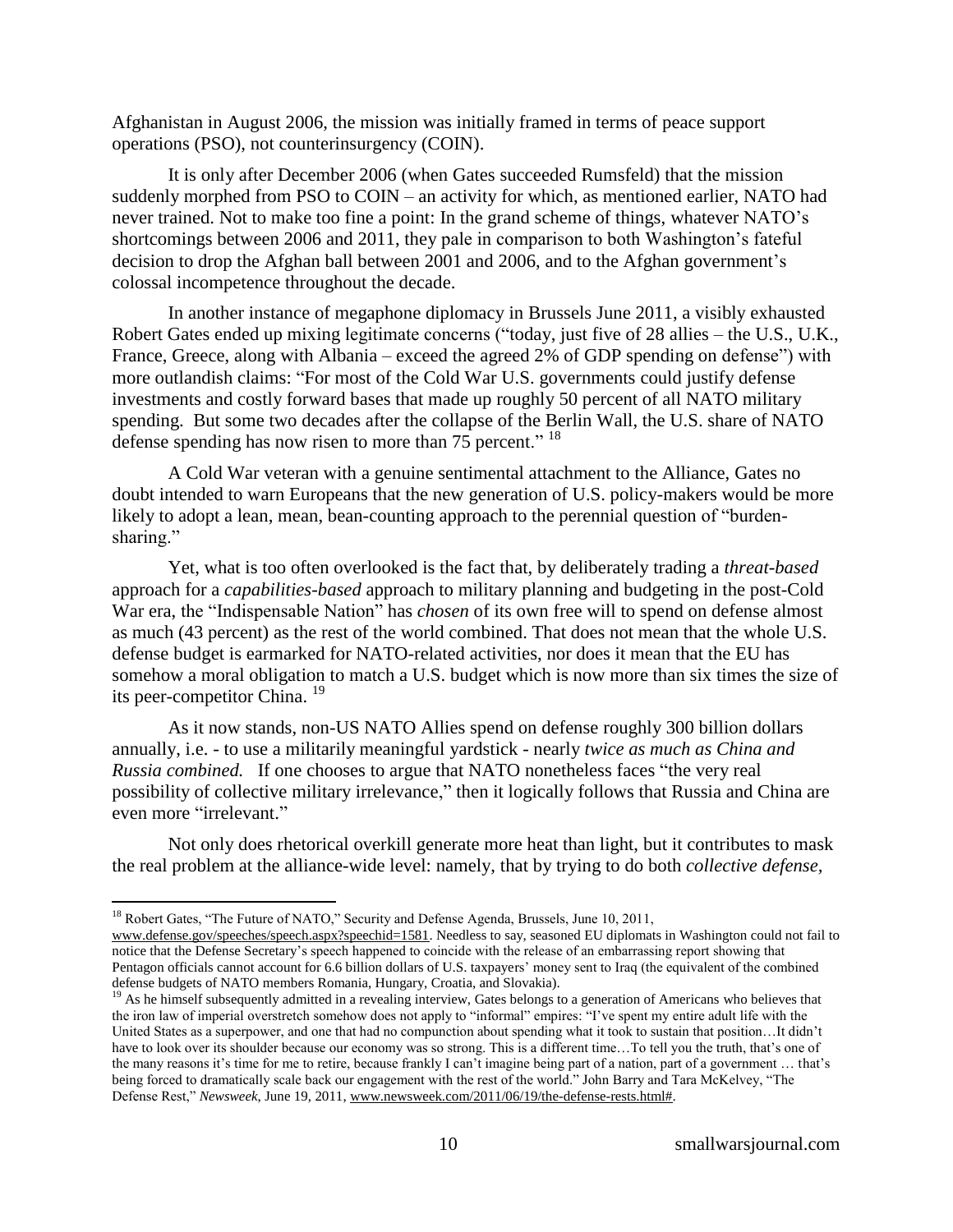*crisis management*, and *cooperative security*, <sup>20</sup> post-Cold War NATO has developed a schizophrenic personality.

One minute, NATO is expected to increase its defense budget in view of putative threats emanating from Russia and China; the next minute, NATO is tasked with developing cooperative partnerships with the same Russia and China. The old burden-sharing issue took the form of the classic "free-riding" problem familiar to economists. The new burden-sharing issue is due to the fact that we live in "interesting times" when, for instance, the same four Central Asian republics that are official NATO Partners are *also* full-fledged members of the rival SCO. Simply put: *how do you do burden-sharing in the age of "asymmetric threats" and "hedging strategies"?*

In an indirect reply to Gates, Council on Foreign Relations chairman Richard Haas, the voice of the U.S. foreign policy establishment, pointed out that "no amount of harping on what European governments are failing to do will push them toward what some in Washington want them to do," and that the problem is in fact systemic:

Alliances, whether NATO during the Cold War or the U.S.-South Korean partnership now, do best in settings that are highly inflexible and predictable, where foes and friends are easily identified, potential battlefields are obvious, and contingencies can be anticipated. Almost none of this is true in our current historical moment. Threats are many and diffuse. Relationships seem situational, increasingly dependent on evolving and unpredictable circumstances. Countries can be friends, foes or both, depending on the day of the week — just look at the United States and Pakistan.<sup>21</sup>

Mindful of the ongoing shift of the center of gravity of world politics from the Atlantic to the Pacific, Richard Haas rightly stressed the need to take the long view. Yet, his long-term vision suffers from a curious mix of unwarranted optimism and premature resignation. On the one hand, "other allies are likely to become more relevant partners in the regions that present the greatest potential challenges. In Asia, this might mean Australia, India, South Korea, Japan and Vietnam, especially if U.S.-China relations were to deteriorate; in the greater Middle East, it could again be India in addition to Turkey, Israel, Saudi Arabia and others." On the other hand, "NATO as a whole will count for much less. Instead, the United States will need to maintain or build bilateral relations with those few countries in Europe willing and able to act in the world, including with military force."

The troubles with this vision are many. For one thing, Turkey and Saudi Arabia, as mentioned earlier, are not exactly moving closer to America. In addition, convincing India (a nation with a 150 million strong Muslim street) to provide boots on the ground in the Greater Middle East may prove to be a more formidable challenge than getting Europeans to send troops in Afghanistan. Last but not least, since currently France spends more on defense than Japan, Italy more than either India, South Korea, or Australia, and the Czech Republic more than Vietnam, one could argue that America's Pacific Allies, in whatever configuration, could face the "very real possibility of collective military irrelevance." In these conditions, could it be that NATO, for all its flaws, is bound to remain the - *Indispensable Nation's Indispensable Alliance?*

<sup>&</sup>lt;sup>20</sup> See the new Strategic Concept adopted by NATO in 2010 at [www.nato.int/lisbon2010/strategic-concept-2010-eng.pdf.](http://www.nato.int/lisbon2010/strategic-concept-2010-eng.pdf) 21 Richard Haas, "Why Europe no longer matters," Washington Post, June 18, 2001[, www.washingtonpost.com/opinions/why](http://www.washingtonpost.com/opinions/why-europe-no-longer-matters/2011/06/15/AG7eCCZH_print.html)[europe-no-longer-matters/2011/06/15/AG7eCCZH\\_print.html.](http://www.washingtonpost.com/opinions/why-europe-no-longer-matters/2011/06/15/AG7eCCZH_print.html)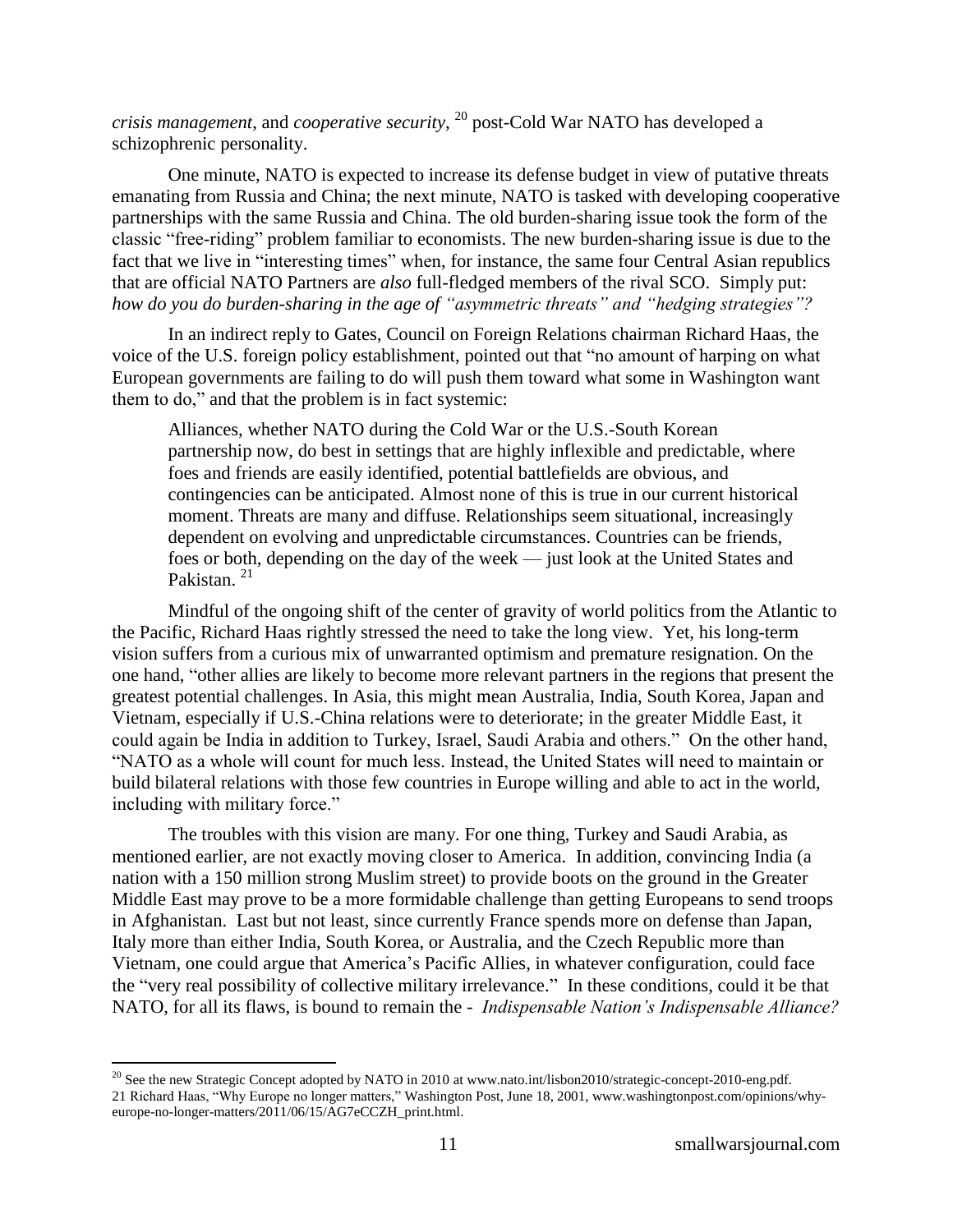Contrary to what Haas suggests, it is at best premature to get reconciled with the idea that, from now on, "NATO" will be synonymous with just the US, the UK, and France.

Not that it would represent a dramatic sea change. As NATO *aficionados* know full well, NATO, since its creation in 1949, has always been a two-tiered alliance. On the one hand, a steering committee called the Standing Group, composed of the US, UK, and France (the three Western powers occupying Germany and, after 1960, the three nuclear powers within the Alliance). On the other hand, everybody else. Over time, the Standing Group came to include Germany in a new configuration known as "Key Allies."<sup>22</sup>

Today still, Britain and France account for 45 percent of the EU military budget (and more than two-thirds of EU military R&D budget) and, when it comes to power projection, the two countries have more in common with the US than with the rest of Europe. If one "laserguided" criticism is nonetheless warranted, it should specifically target Germany, a key ally more interested lately in forging a "special relationship" with Russia over energy issues than in demonstrating solidarity with the US, the UK, and France over Libya (any reason why we still have 53,951 U.S. troops in Germany?). $^{23}$ 

Calls for abolishing NATO altogether are obviously ludicrous - unless one does not mind witnessing the emergence of a German-Russian condominium over Eurasia in the next decade (having recently decided to give up nuclear energy, Germany is going to be even more dependent on Russia's oil and gas than ever). But it is at best premature, as Haas suggests, to downgrade Washington's "level of ambition" regarding the scope and scale of European participation in NATO.

For the cost-benefit calculations of our allies significantly vary from one theater to the next. While Europeans have always viewed Afghanistan as, so to speak, "a quarrel in a faraway country between people of whom we know nothing," Libya is closer to home, and Europeans have both fewer logistical problems to intervene, and greater political stakes in the outcome.

Since Brussels is so bad at public diplomacy, Washington policy-makers are unaware that the EU has conducted several military operations in Africa, the most recent being the 2009 EUFOR mission in Chad/CAR (next door to Libya) - an operation involving 3, 700 troops from ten European countries. Though unexpected, the Libyan mission could actually turn out to be a blessing in disguise for those determined to prove that Europe is more than "an economic giant, a political dwarf, a military pigmy."

In the first ninety days, to be sure, the performance in Libya of NATO as a whole has been somewhat tentative, prompting the outgoing Gates to warn that the Atlantic Alliance is facing a "dim, if not dismal" future: "While every alliance member voted for the Libya mission, less than half have participated at all, and fewer than a third have been willing to participate in the strike mission… The mightiest military alliance in history is only 11 weeks into an operation

<sup>&</sup>lt;sup>22</sup> Due to the sensitivity of the subject, there is no detailed unclassified study of this informal quadripartite arrangement. For a brief overview, see David Yost, *NATO Transformed: The Alliance's New Roles in International Security,* U.S. Institute of Peace Press, 1998, and Helga Haftendorn, "The Quad: Dynamics of Institutional Change," in Robert O. Keohane, ed., *Imperfect Unions: Security Institutions over Time and Space,* Oxford University Press, 1999.

<sup>23</sup> On Germany's estrangement from NATO, see Jorge Benitez, "Meet the New NATO," Atlantic Council, April 26, 2011, [http://www.acus.org/new\\_atlanticist/meet-new-nato.](http://www.acus.org/new_atlanticist/meet-new-nato)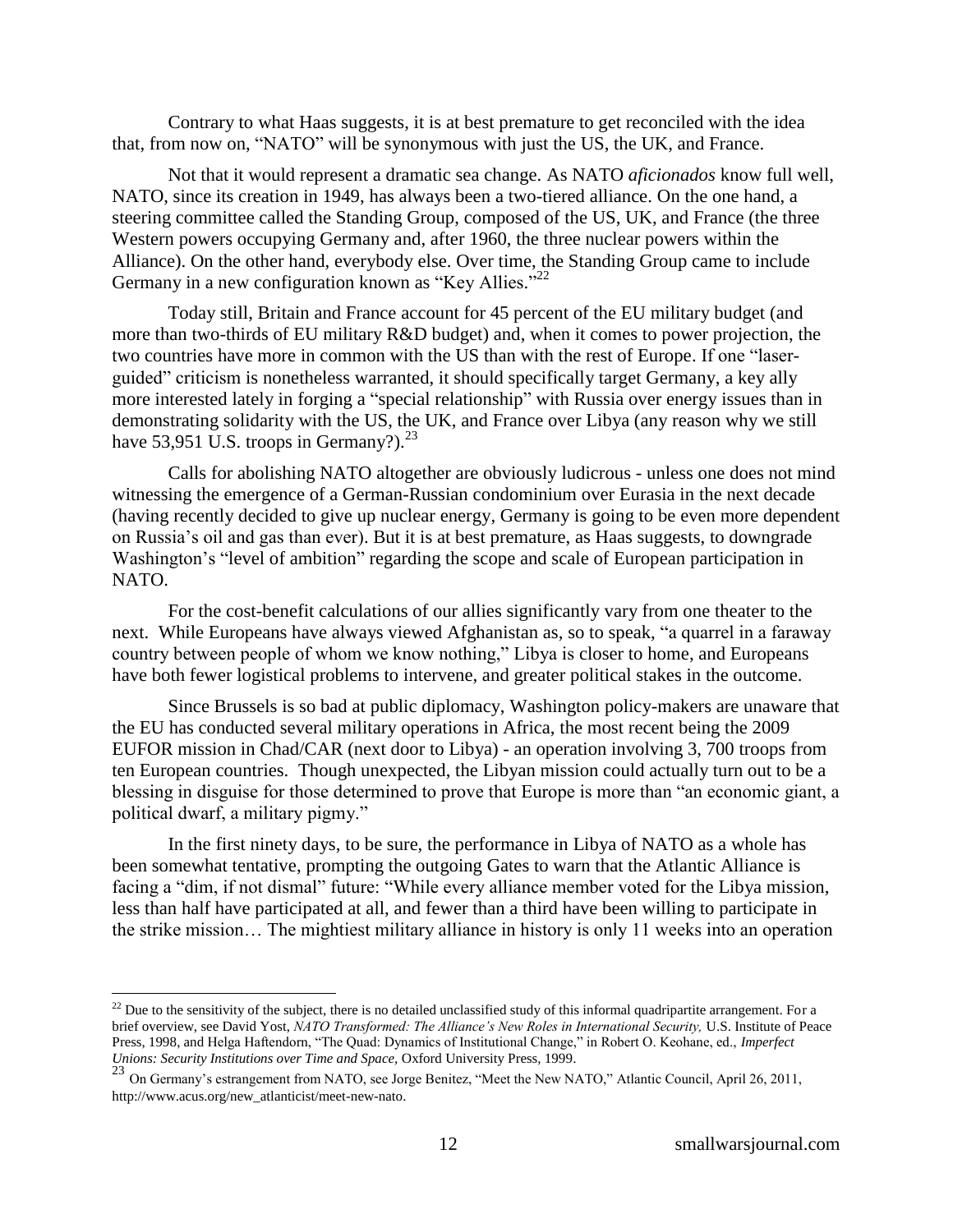against a poorly armed regime in a sparsely populated country – yet many allies are beginning to run short of munitions, requiring the U.S., once more, to make up the difference."

Though this clumsy wording once again generated unhelpful comments,  $24$  the same Gates, two weeks later, did not hesitate to come to the defense of European allies against the threats of funding cuts by the U.S. Congress: "These allies, particularly the British and the French, and the Italians for that matter, have really been a big help to us in Afghanistan. They consider Libya a vital interest for them. Our alliance with them is a vital interest for us. So as they have helped us in Afghanistan, it seems to me that we are in a position of helping them with respect to Libya. And to cut off funding for the U.S. forces in that context I think would be a mistake" $^{25}$ 

In truth, there is more at stake than a U.S. payback for Afghanistan. For Britain and France, whose last joint venture on a large scale was the Suez expedition in 1956, the operation in Libya has a crucial psychological dimension that has escaped even the most supportive American policy-makers. The truth is, the memory of Suez continues to haunt British and French policy-makers, today more than at any time in the past fifty years. The good news is that Hillary Rodham Clinton is no John Foster Dulles. The bad news is best captured by veteran CIA analyst Charles Cogan:

It happened in the same backyard: along the North African coast, from the Suez Canal to Tripoli. The contrast is arresting. In 1956, Britain and France had the temerity to think that they could overthrow Gamal Abdal Nasser's Egypt, which then totaled nearly 40 million people and which had recently emerged from the status of a British quasi-protectorate. In 2011, Britain and France have so far been unable to knock over a tinpot dictator, Muammar Qaddafi, who rules over a country of some six million people. What else can one think of, except the decline of the West?<sup>26</sup>

In order to regain the self-confidence they lost fifty years ago, what Britain and France really need from America at this point is not so much military support as moral support. Just like, in the aftermath of the 1991 Gulf war, President Bush was able to say "By God, we've kicked the Vietnam syndrome once and for all," in the aftermath of the Libyan affair, President Sarkozy and Prime-Minister Cameron must to be in a position to say: "By God, we've kicked the Suez syndrome once and for all." That feeling alone would be synonymous with "victory."

As for the rest of Europe, contrary to what many Washington observers seem to believe, the main problem these days is neither "military capability" nor "political will" as such but, *first and foremost,* "geostrategic illiteracy."

Though it is too early to say how China will try to take advantage of the "Arab Spring" to extend its reach in the Middle East and North Africa (MENA), it is not too early for Washington to launch a strategic communication campaign designed to heighten the situational awareness of its European allies by providing a comprehensive "mapping" of the ever-expanding Sino-Islamic

<sup>&</sup>lt;sup>24</sup> Based on this characterization of the situation, one would never guess that a) European and Canadian forces have flown threequarters of the 12,000 NATO sorties, b) the total costs of the Libyan operation for the U.S. itself (expected to reach one billion dollars by the end of 2011) is still peanuts compared to the ten billion dollars a month Washington currently spends on Afghanistan, and c) that the U.S. is actually selling, not giving away, the extra ammunition needed by allies, etc.

<sup>&</sup>lt;sup>25</sup> Robert Gates, interview with PBS Jim Lehrer, June 23, www.pbs.org/newshour/bb/politics/jan-june11/gates\_06-23.html.

<sup>&</sup>lt;sup>26</sup> Charles Cogan, "Egypt 1956, Libya 2011: The Decline of the West," Belfer Center, Harvard Kennedy School, May 31, 2011, [http://belfercenter.ksg.harvard.edu/power/2011/05/31/egypt-1956-libya-2011-the-decline-of-the-west/.](http://belfercenter.ksg.harvard.edu/power/2011/05/31/egypt-1956-libya-2011-the-decline-of-the-west/)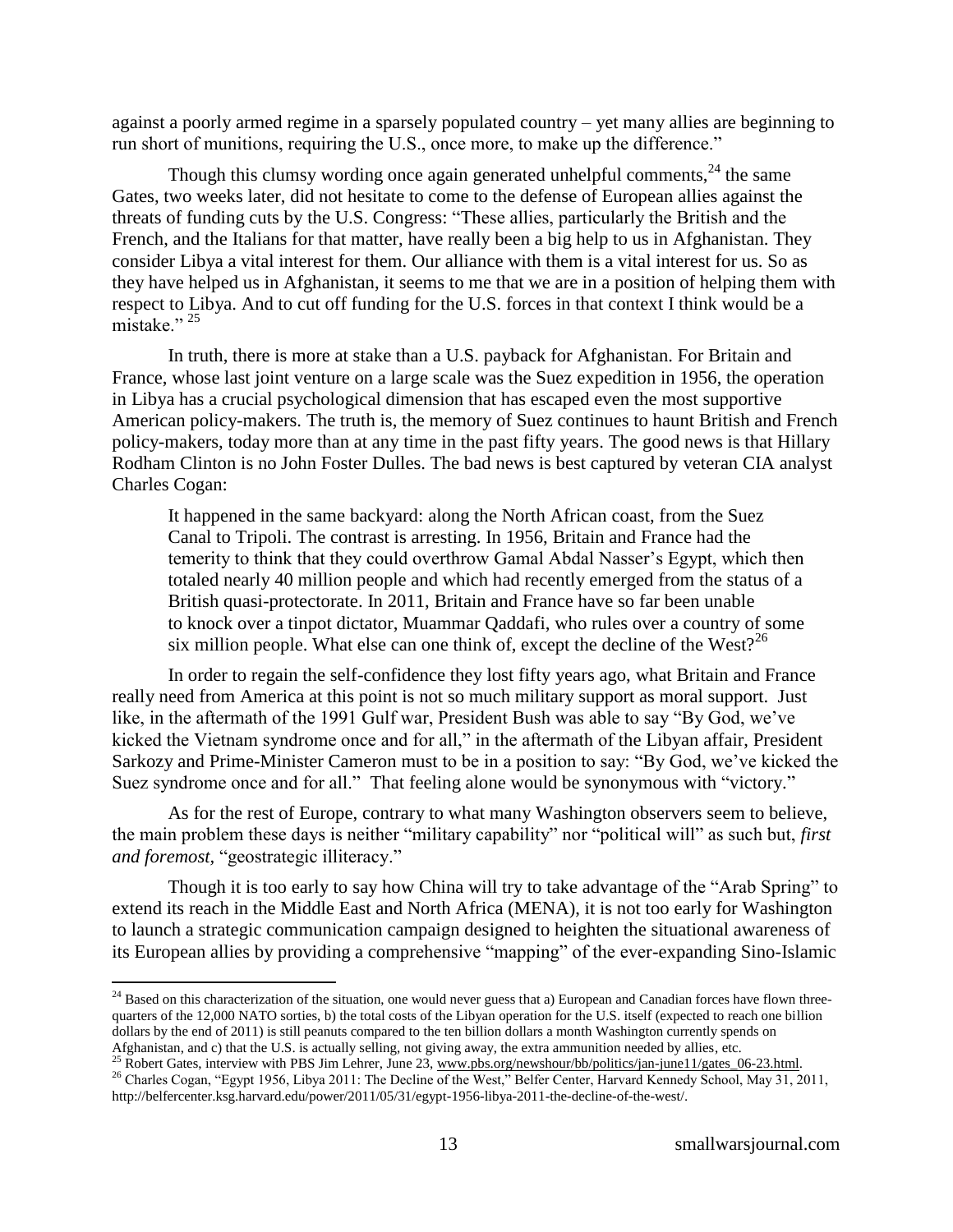nexus, both functionally and geographically – for only then will our European allies be able to fully see the merits of a "Global NATO."

# *"Global NATO": A European Idea*

 $\overline{a}$ 

Ever since the so-called "re-launch" of EU integration in 1985, the current generation of EU leaders has been absorbed in a variety of mundane tasks (from the standardization of electric plugs to the implementation of a common currency) leaving little time for the contemplation of global challenges. As a result of 35 years of "multi-level governance" (i.e. multilateral horsetrading on steroids) in the Brussels fish-bowl, their diplomatic virtuosity over the most esoteric *functional* issues is at an all-time high, but their *geostrategic* literacy is also at an all-time low.

It is therefore no surprise if the initial reaction of most Europeans to America's idea of a Global NATO, first put forward at the 2006 Riga summit, was a knee-jerk "no entangling" alliance." <sup>27</sup> Given the ongoing arms race in the Pacific, Europeans are fearful that Asia by 2014 might experience the kind of cataclysm that Europe went through in 1914 and, having "been there, done that" twice in the  $20<sup>th</sup>$  century, they understandably would rather sit out a hypothetical World War III.

It is up to Uncle Sam to patiently enlighten EU elites about the hard realities of geostrategy. And for starters, to remind Europeans that the idea of a Global NATO was initially a *European* idea.

For it is none other than General De Gaulle who, in a famous memorandum addressed to U.S. President Eisenhower and British Prime-Minister MacMillan in 1958, first raised the idea of a Global NATO: "The Atlantic Alliance was conceived and organized for an area of responsibility which no longer corresponds to political and strategic realities. The world being as it is, it is no longer possible to consider as adapted to its object an organization such as NATO limited to the security of the North Atlantic - as if what happens in the Middle East or Africa was of no immediate and direct interest to Europe, and as if the indivisible responsibilities of France did not extend to Africa, the Indian Ocean and the Pacific."<sup>28</sup>

De Gaulle went on to suggest that the three members of the Standing Group discuss "without delay" the possibility of creating of a "global political and strategic organization" which would include four regional commands: Arctic, Atlantic (Europe, North Africa, Middle East, Latin America), Indian Ocean (India, Madagascar, Sub-Saharan Africa), and the Pacific.

De Gaulle's proposal was not without merits: at the time, America, Britain, and France were the three Western permanent members of the UN Security Council created in 1945, the

[www.hoover.org/publications/policy-review/article/6032.](http://www.hoover.org/publications/policy-review/article/6032) For a more recent formulation of the Global NATO concept, see NATO Secretary-General Anders Fogh Rasmussen, "NATO in the 21st Century: Toward Global Connectivity," Munich Security Conference, February 7, 2010, [www.nato.int/cps/en/natolive/opinions\\_61395.htm.](http://www.nato.int/cps/en/natolive/opinions_61395.htm) 28

<sup>27</sup> For the original formulation, see Ivo Daalder and James Goldgeier, "Global NATO," Foreign Affairs, 85, 5,

September/October 2006[, www.brookings.edu/views/articles/daalder/2006sept\\_oct.pdf.](http://www.brookings.edu/views/articles/daalder/2006sept_oct.pdf) See also Tony Corn, "The Revolution in Transatlantic Affairs: Perils and Promises of a Global NATO," Policy Review, web special, August 2007,

 <sup>«</sup> Lettre et Memorandum du General De Gaulle au General Eisenhower, September 17, 1958, » in Charles de Gaulle, *Lettres, Notes et Carnets (juin1958- decembre 1960)*, Paris : Plon, 1985, pp.82-84[, www.geopolintel.fr/article123.html.](http://www.geopolintel.fr/article123.html)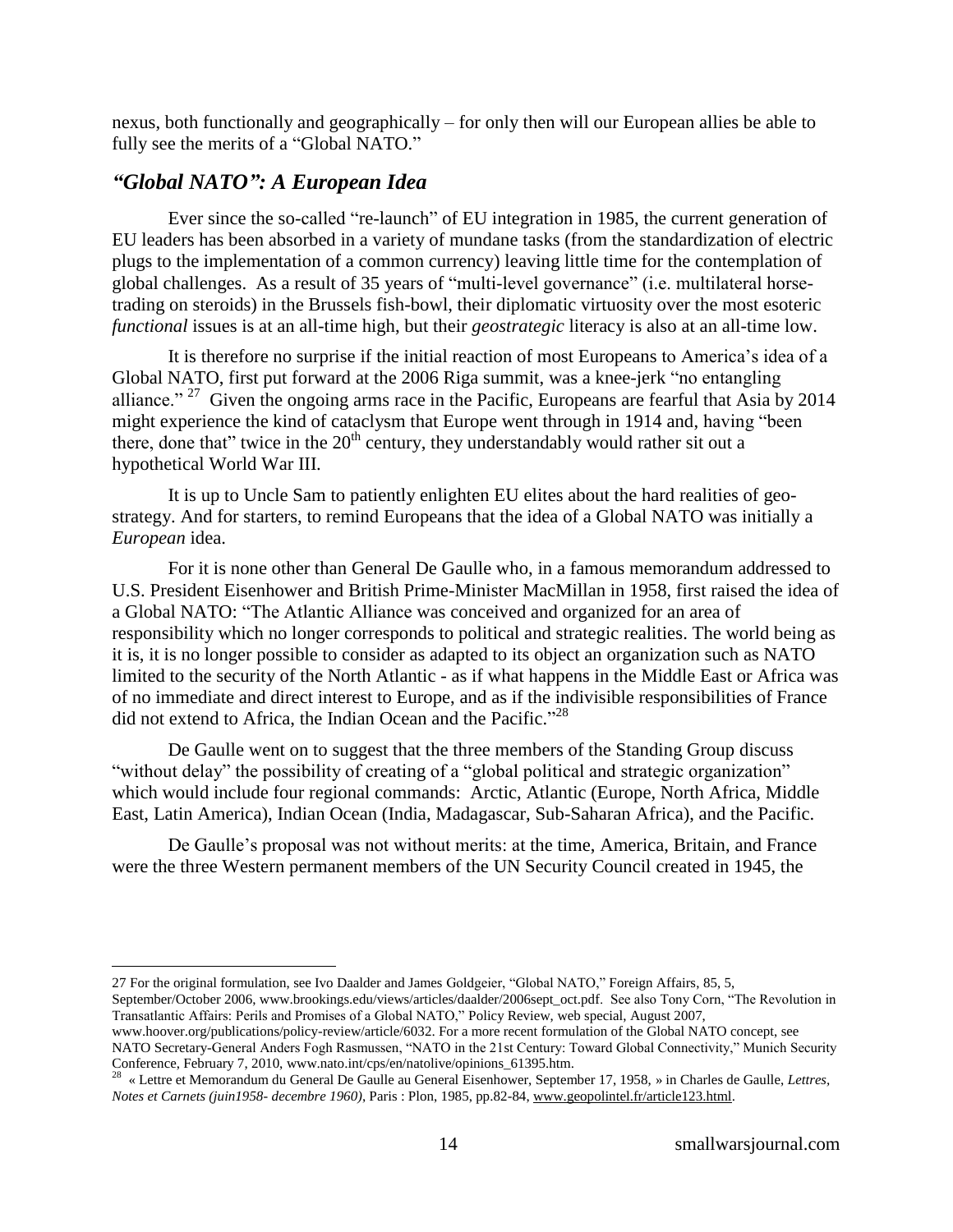three members of the NATO Standing Group created in 1949, and the only three Atlantic members of the Southeast Asia Treaty Organization (SEATO) created in 1954.<sup>29</sup>

Washington and London chose to ignore De Gaulle's 1958 proposal and, having waited for an answer from *les Anglo-Saxons* for eight years, De Gaulle finally decided in 1966 to withdraw from NATO's integrated command. Interestingly enough, until the French withdrawal, the Gaullist project nonetheless found a sympathetic ear in America in the person of the European-born Henry Kissinger.

In 1961, Kissinger published an article based on De Gaulle's memorandum and promoting the idea of an "Atlantic Confederation." As his biographer puts it: "Kissinger wanted to take De Gaulle's Directorate proposal and expand it slightly in size and scope. He argued that an Executive Committee of the largest states – including West Germany (and perhaps Italy), as well as France, Great Britain and the United States – was a necessary federal structure for assuring the future dynamism of the transatlantic community."<sup>30</sup>

In 1965 again, in what remains to date the finest study of the systemic problems confronting the Atlantic Alliance,  $31$  Kissinger began rather gutsily by defending De Gaulle (whose popularity in the U.S. was at an all-time low) and proceeded to re-launch the idea of a Directorate with arguments that have not lost their relevance today:

Acquiescence in American strategic hegemony can have two meanings: It can either represent a sincere commitment to Atlantic partnership or disguise a neutralist wish to abdicate responsibility. Many who applaud our views may do so for reasons that will not prove very comforting in the long run…*Unless centralization of strategy is coupled with an effective sharing of political decisions – far beyond anything so far envisaged – the practical consequence could be a growing sense of irresponsibility among our Allies.* (p.22-23)

Irritation with De Gaulle's tactics does not change the fact that in his proposal of 1958 for a Directorate he pointed out what has remained the key problem of NATO: If the Atlantic Alliance is to retain any vitality, it requires a common foreign policy – or at least an agreed range of divergence… (p. 245.)

The time seems ripe to create a political body at the highest level for concerting the policies of the nations bordering the North Atlantic. Organizational devices should never be confused with substantive solutions. Nevertheless the following outline could serve as an illustration of a desirable direction if not a detailed blueprint for action. The political body could be constituted as an Executive Committee of the NATO Council. It could be composed of six members: five permanent members (the United States, Great Britain, France, the Federal Republic and Italy) and one rotating member representing the smaller nations….The Allies would agree to accept a two-thirds vote as binding with escape clauses to be described…Within

 $^{29}$  In addition to the US, the UK, and France, SEATO's members included Australia, New Zealand, Pakistan (including East Pakistan, now Bangladesh), the Philippines and Thailand, while South Vietnam, Laos, and Cambodia were "partners" of sorts. SEATO was disbanded in 1977. See Leszek Buszynsli, SEATO: The Failure of an Alliance Strategy, Singapore University Press, 1983.

<sup>30</sup> Jeremi Suri, *Henry Kissinger and the American Century*, Harvard University Press, 2007, pp.171-172.

<sup>&</sup>lt;sup>31</sup> Henry Kissinger, The Troubled Partnership: A Re-Appraisal of the Atlantic Alliance, McGraw-Hill, 1965 (in particular chapter 8, "What Kind of Atlantic Partnership?".)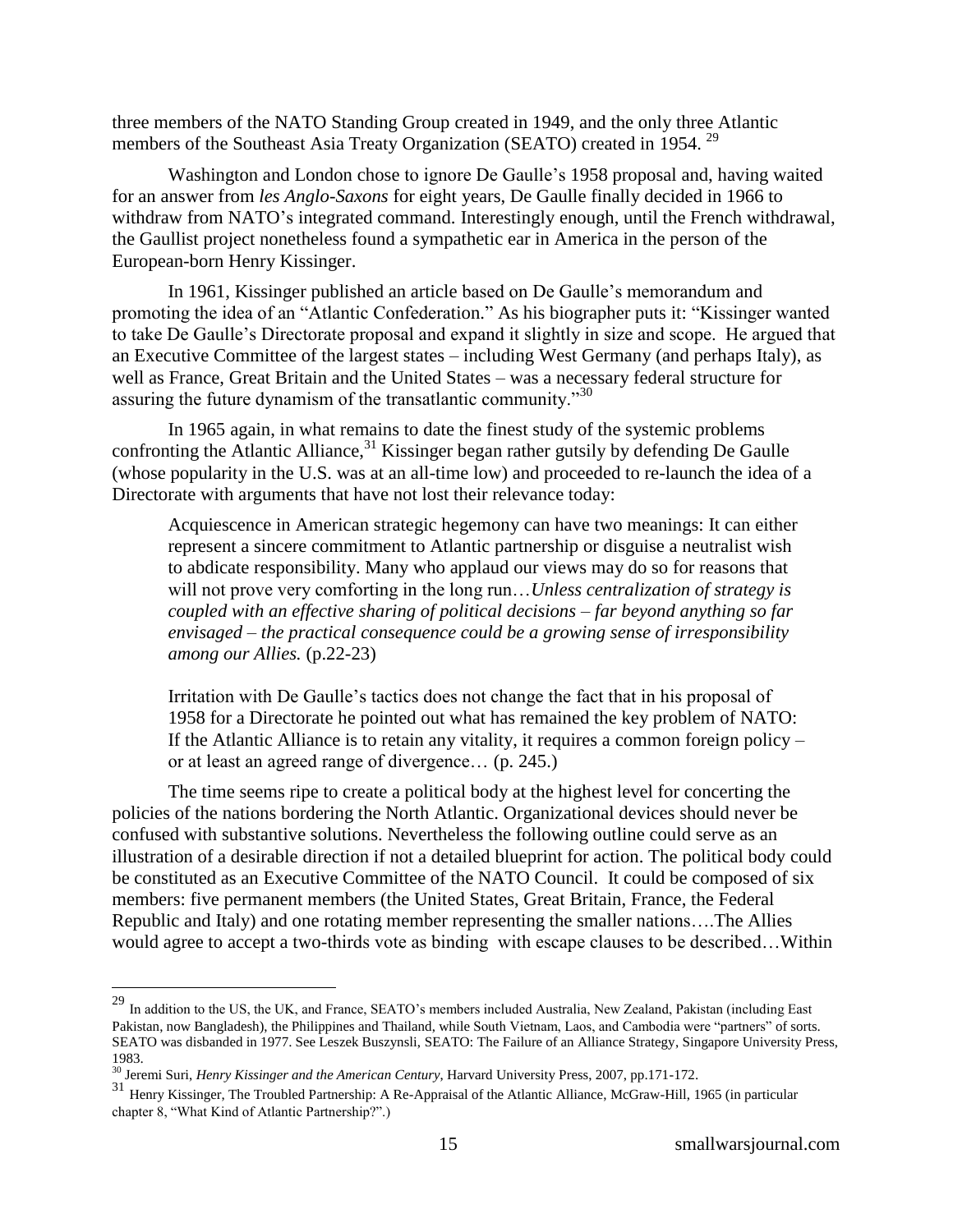this framework, the European countries could, if they wish, form a closer association.(pp.245- 248)

In spite of Kissinger's eloquent plea, the idea of a NATO Directorate was never formally institutionalized, and France remained "outside" NATO until its 2008 re-integration. Or so the official version goes. In reality, beginning with the Nixon-Kissinger Administration, the U.S. and France gradually developed a "special relationship" as covert as the US-UK "special relationship" was overt, which was made public only in the final days of the Cold War. In a much-discussed article published in the summer of 1989, Princeton scholar Richard Ullman lifted the veil of one of the best kept secrets of the Cold War:

For a decade and a half the United States has provided substantial covert assistance to the nuclear forces of France. This assistance almost certainly has violated U.S. law. It also undermines myths that both governments have wished to propagate…With equal zeal they have kept from public view the far-reaching measures that France has taken in response to this American nuclear help... What makes the accomplishment extraordinary is that its full extent is unknown not only to the publics and to nearly all elected politicians of the various countries involved, but also to most senior - let alone junior - civilian political-military bureaucrats in their foreign and defense ministries… Washington has told London virtually nothing about its nuclear dealings with Paris… Today there is no longer any reason not to put the U.S. nuclear weapons relationship with France on exactly the same footing as the one with Britain...<sup>32</sup>

This is not the place for a comprehensive review of the relations between the US, the UK, and France during the Cold War (much of which remains classified to this day anyway). Suffice it to say that the absence of a formal Directorate within NATO never meant that there was no informal Directorate, whether political or military.

Interestingly enough, the idea of an Atlantic Confederation – this time, including an economic dimension - was revived in 2007 by former Gaullist Prime-Minister Edouard Balladur, the long-time mentor of President Sarkozy.<sup>33</sup> And indeed, paraphrasing the Kissinger of 1965, one could argue that "the time seems ripe to create a political body at the highest level for concerting the policies of the nations bordering the North Atlantic."

In an era of "persistent conflicts," NATO is first of all, on an everyday basis, a collective security (not a collective defense) organization. Now is the time to consider the merits of an IMF-style Directorate (i.e. the more you pay, the more you get to play) for non-Article 5 missions. The prospect of membership in such a Directorate could arguably provide an incentive

<sup>&</sup>lt;sup>32</sup> Richard H. Ullman, "The Covert French Connection," Foreign Policy, 75, Summer 1989. On the political benefits for the Alliance as a whole of France's official posture of independence, see F. Roy Willis, The French Paradox: Understanding Contemporary France, Hoover Press, 1982. On the rapprochement between Washington, Paris, and London since France's reintegration in NATO in 2009, see Leo Michel, Defense Transformation a la Francaise and U.S. Interests, Strategic Forum 233, INSS, NDU, September 2009, [www.atlanticcommunity.org/Michel%20SF%20233%20French%20Defense.pdf,](http://www.atlanticcommunity.org/Michel%20SF%20233%20French%20Defense.pdf) and Ben Jones, Franco-British Cooperation: A New Engine for European Defense?, EU Institute for Security Studies, February 2011, [www.iss.europa.eu/uploads/media/op88--Franco-British\\_military\\_cooperation--a\\_new\\_engine\\_for\\_European\\_defence.pdf.](http://www.iss.europa.eu/uploads/media/op88--Franco-British_military_cooperation--a_new_engine_for_European_defence.pdf)

<sup>33</sup> For a U.S. review of Edouard Balladur's *For A Union of the West,* Hoover Institution Press, 2009, see [http://streitcouncil.org/index.php?page=for-a-union-of-the-west\)](http://streitcouncil.org/index.php?page=for-a-union-of-the-west).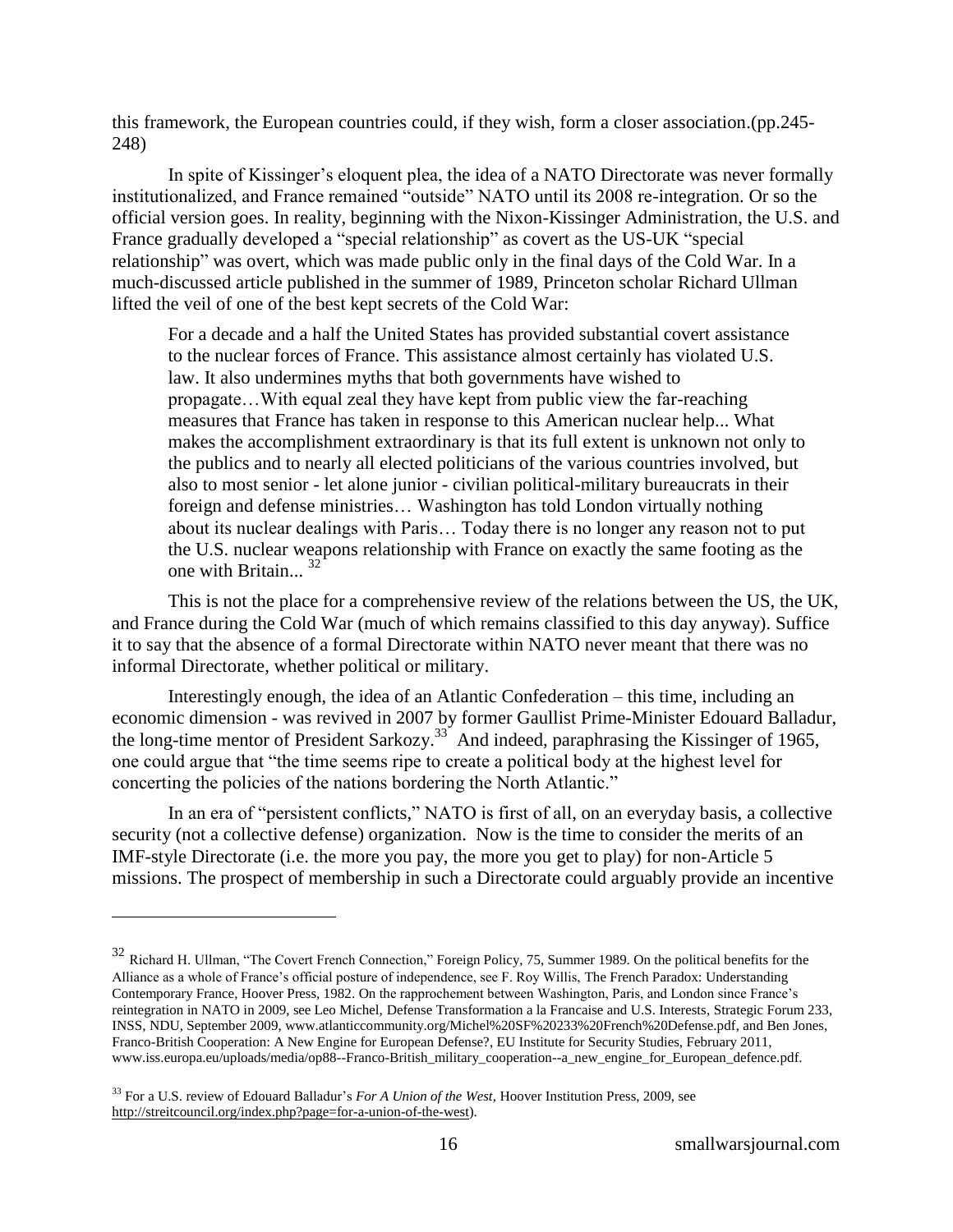for countries like Italy, Poland, or Spain (often frustrated by their non-participation in the EU-3 Directorate) to significantly increase their defense budgets. The alternative? More of the same, i.e. a continuing abdication of responsibility that Kissinger foresaw in 1965.

### *"May You Live In Interesting Times"*

 $\overline{a}$ 

One thing is sure: if the five years since the NATO Riga summit have shown anything, it is that, irrespective of whether the Western Alliance decides to "move East" or not, an energyhungry East is increasingly determined to "move West." <sup>34</sup> That does not mean that a "kinetic" clash is unavoidable - if only because, between the West and China, there is an asymmetry in terms of strategic culture.

In his book *On China* published earlier this year, Henry Kissinger reminded his Western readers that this asymmetry is best illustrated by the differences between Clausewitz's direct approach vs. Sun-Tzu's indirect approach, and/or the game of chess vs. the game of go (*wei qi*):

Where the Western tradition prized the decisive clash of forces emphasizing feats of heroism, the Chinese ideal stressed subtlety, indirection, and the patient accumulation of relative advantage… If chess is about decisive battle, *wei qi* is about the protracted campaign. The chess player aims for total victory. The *wei qi* player seeks relative advantage…In chess, the player always has the capability of the adversary in front of him; all the pieces are always fully deployed. The *wei qi* player needs to assess not only the pieces on the board but the reinforcements the adversary is in a position to deploy. Chess teaches the Clausewitzian concepts of "center of gravity" and the "decisive point" [and] produces single-mindedness; *wei qi* generates strategic flexibility..."

As Kissinger rightly points out, Chinese strategic thinking gives as much importance to *thinking power* and *staying power* as to *fighting power*: "Where Western strategists reflect on the means to assemble superior power at the decision point, Sun Tzu addresses the means of building a dominant political and psychological [and, one might add, economic] position, such that the outcome of a conflict becomes a foregone conclusion. Western strategists test their maxims by victories in battles; Sun Tzu tests by victories where battles have become unnecessary... $^{35}$ 

The *wei qi* approach to geostrategy is perhaps best illustrated by the proverbial "String of Pearls" strategy, China's efforts to increase access to ports and airfields from the South China Sea to the Arabian Gulf – and beyond. The least known component of this strategy could well be the "special relationship" that has quietly developed between China and – Iceland. In 2007, China gave the Icelandic president the royal treatment during his visit to Beijing and, the next year, China actively supported Iceland's campaign for a UNSC seat. Why, you ask, would a country of 1,3 billion people go out of its way to court a tiny island devoid of any natural resources and populated by only 300,000 people?

<sup>34</sup> Geoffrey Kemp, *The East Moves West: India, China, and Asia's Growing Presence in the Middle East,* Brookings: Washington DC, 2010. See also Chris Zambelis and Brandon Gentry, "China through Arab eyes: American influence in the Middle East," Parameters, Spring 2008, www.carlisle.army.mil/usawc/parameters/Articles/08spring/zambelis.pdf

<sup>&</sup>lt;sup>35</sup> Henry Kissinger, *On China*, The Penguin Press, New York, 2011, pp.22-32. See also Tony Corn, "Peaceful Rise through Unrestricted Warfare: Grand Strategy with Chinese Characteristics,‖ *Small Wars Journal*, June 2010, <http://smallwarsjournal.com/blog/journal/docs-temp/449-corn.pdf>.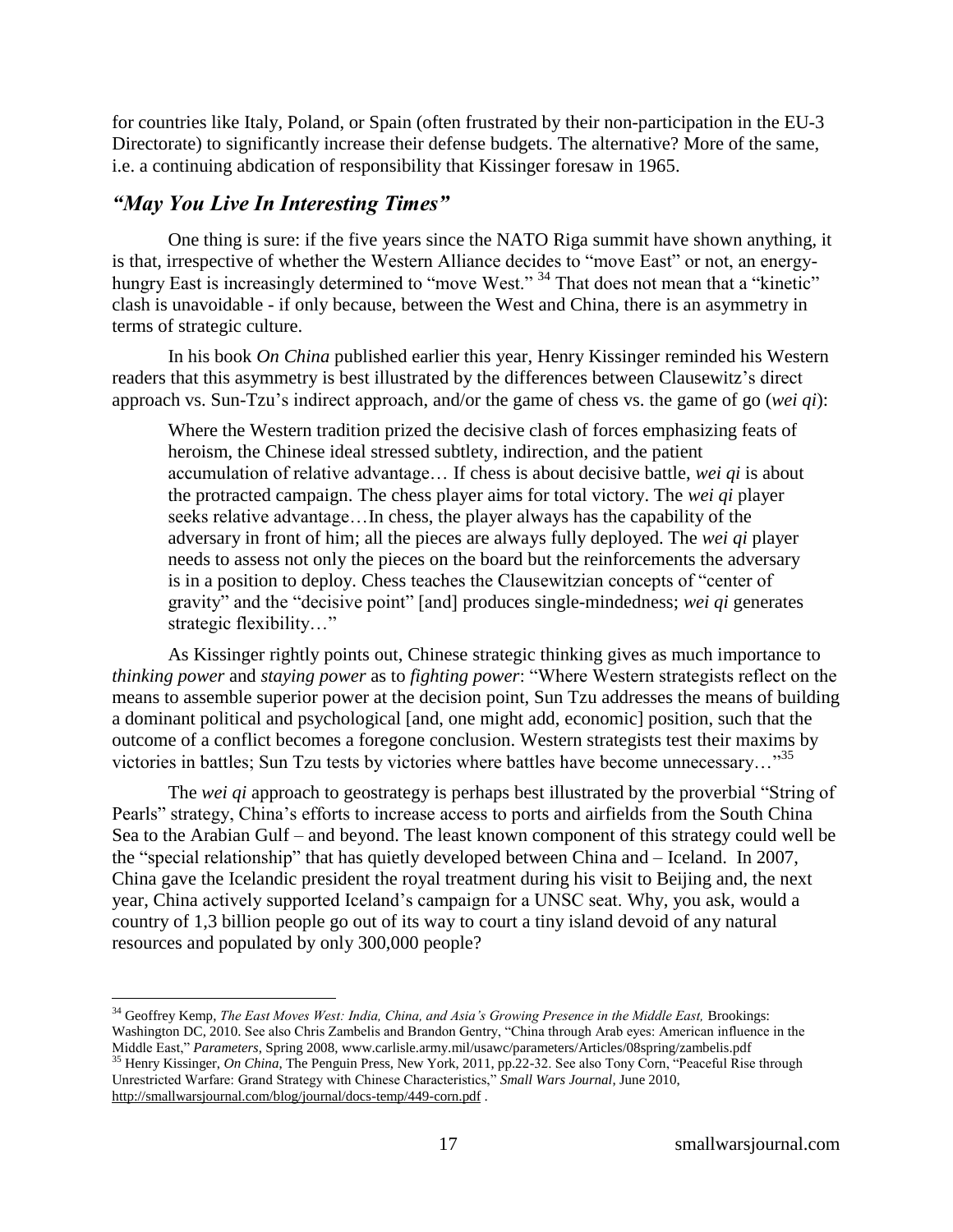The short answer: China is taking the long view, and positioning itself for the day when the Arctic Ocean will become consistently ice-free during summers (sometime between 2013 and… 2060). Nearly half of China's GDP is dependent on shipping, and the trip from Shanghai to Hamburg via the Northern Sea Route is 6400 kilometers shorter than the route via the Straight of Malacca and the Suez Canal.<sup>36</sup> And so it is that the Chinese have already built the largest embassy in Reykjavik, and the largest non-nuclear ice-breaker in the world.

Last but not least, quoting Sun Tzu, Kissinger reminded his Western readers that, for the Chinese, there is a clear hierarchy among possible strategies: "Ultimate excellence lies not in winning every battle but in defeating the enemy without ever fighting. The highest form of warfare is to attack the enemy's Strategy itself. The next, to attack its Alliances. The next, to attack its Armies. The lowest form of war is to attack Cities."

China today has of course no particular reason to attack America's strategy since, as then-candidate Barack Obama himself pointed out in 2008, it is essentially a self-defeating strategy consisting of "borrowing money from China to give to Saudi Arabia." And the Chinese have a priori no reason to attack American armies and cities, since it is more less costly, and more effective, to attack America's alliances.

Thus, in June 2011, two weeks after outgoing Defense Secretary Gates's speech in Brussels, Chinese Premier Wen Jiabao embarked on a grand tour of continental Europe and the UK. The contrast could not have been more striking between the U.S. Defense Secretary, scolding Europeans for not spending enough on military hardware, and the Chinese Prime Minister, reminding Europeans that China earlier this year had come to the rescue of the embattled eurozone, and promising to buy more EU debt in the future.

As an eye-opening report of the European Council on Foreign Relations scheduled for release in July 2011 reveals, the Chinese "Scramble for Europe" is well underway. In an article published earlier this month, leading EU expert Timothy Garton Ash points out, in essence, that the *wei qi* logic is not limited to physical assets but extends to financial assets as well:

Forty percent of Chinese investment in the EU is in Portugal, Spain, Italy, Greece and eastern Europe. Over the last year, Chinese political leaders have also visited Spain, Portugal and Greece [plus Hungary in June]….With the eurozone in intensive care, countries like Greece, Spain and Portugal would love China to buy some of their forlorn government bonds. While we don't know the exact figures for Chinese bond purchases, we do know that China's sovereign wealth managers have been quietly diversifying out of US treasury bonds… Investing heavily in these countries also has a political pay-off. The more dependent they become on Chinese investment and trade, the less likely they are to support common EU actions which China regards as inimical to its vital interests. It is not too cynical to see Beijing building up a kind of China lobby inside the decision-making structures of the EU, where the smallest state is at least notionally equal to the biggest.  $37$ 

<sup>&</sup>lt;sup>36</sup> See Linda Jakobson's China Prepares for an Ice-Free Arctic, SIPRI Insights on Peace and Security, March 2010, p.5 [http://books.sipri.org/files/insight/SIPRIInsight1002.pdf.](http://books.sipri.org/files/insight/SIPRIInsight1002.pdf) For an overview of the String of Pearls Strategy in Asia, see Christopher Pehrson, String of Pearls: Meeting the Challenge of China's Rising Power Across the Asian Littoral, Strategic Studies Institute, 2006[, www.strategicstudiesinstitute.army.mil/pdffiles/pub721.pdf](http://www.strategicstudiesinstitute.army.mil/pdffiles/pub721.pdf)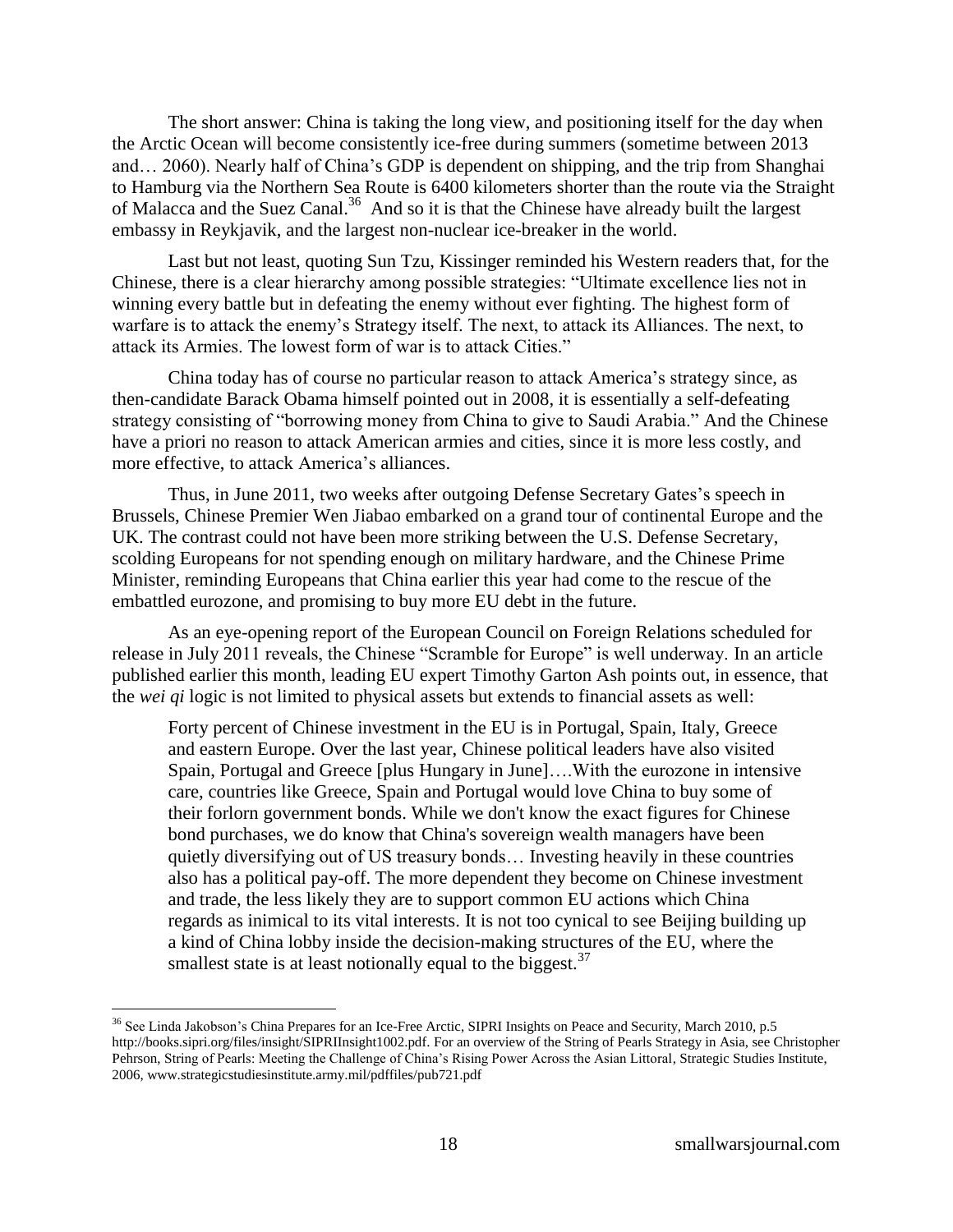With two visits to Europe in less than six months, and the right communication strategy, the Chinese Premier has significantly bolstered a "Europeist" camp who thinks that the future belongs to a tripolar world (America, China, Europe) and that the time has come to lift the EU arms embargo against China in place since 1989.<sup>38</sup>

Bottom line: Washington strategists should come to terms with the fact that, in this day and age, Sun Tzu ultimately trumps Clausewitz<sup>39</sup> (and that, at any rate, public diplomacy with allies is best left to State Department diplomats, who have the big picture). But the one message that the Pentagon's strategic communication shop ought to deliver to the myopic Europeans is that, from the hills of Reykjavik to the shores of Tripoli, *the Chinese are coming to multiple theaters near EU,* and *in multiple ways - some distinctly less benign than others.* 

As for Europeans, they would be well-advised to come to terms with the fact that, if Euro-bashing has resurfaced in America, it is not only because it invariably returns during U.S. presidential campaigns, or because demographically and educationally, the America is today less "European" than ever, or even because the U.S. political class has chosen for now to bash allies rather than come to terms with the fact that America is experiencing the same relative decline as Britain a century ago.

Euro-bashing has resurfaced mostly because the idea, widespread in some EU capitals, that Europe could somehow step outside History and just watch from the sidelines as the "Pacific Century" unfolds, is a dangerous illusion. In 1418, the Chinese armada of Admiral Zheng He the largest armada the world had even seen – never went further than the Indian Ocean. By 2018, given the pace of China's naval build-up, there is a good chance that Chinese submarines will be patrolling European coasts from the Arctic to the Mediterranean.

In the global age, as Samuel Huntington pointed out in 1989, there is simply no possible Exit from History: "To hope for the benign end of history is human. To expect it to happen is unrealistic. To plan on it happening is disastrous."  $40$ 

*Dr. Tony Corn taught European Studies at the U.S. Foreign Service Institute and worked in public diplomacy in Brussels and Washington. The opinions expressed here are the author's own and do not represent the views of the U.S. Department of State.*

 $37$  Timothy Garton Ash, "Europe's Crisis is China's Opportunity," The Guardian, June 22, 2011,

[www.guardian.co.uk/commentisfree/2011/jun/22/europes-crisis-is-chinas-opportunity.](http://www.guardian.co.uk/commentisfree/2011/jun/22/europes-crisis-is-chinas-opportunity) Francois Godement and Jonas Parello-Plesner, The Scramble for Europe, European Council on Foreign Relations, Brussels, July 2001 (www.ecfr.eu).

<sup>38</sup> The "Europeist" view of a tripolar world is best presented by  $-$  paradoxically - the non-European Parag Kanna's The Second World: Empires and Influence in the New Global Order, Random House, 2008.

<sup>39</sup> Tony Corn, "From Mars to Minerva: Clausewitz, Liddell Hart, and the two Western Ways of War," Small Wars Journal, May 2011[, http://smallwarsjournal.com/blog/journal/docs-temp/767-corn.pdf..](http://smallwarsjournal.com/blog/journal/docs-temp/767-corn.pdf)

<sup>40&</sup>lt;br>Samuel Huntington, "No Exit: The Errors of Endism," The National Interest, Fall 1989 [\(www.wesjones.com/eoh\\_noexit.htm\)](http://www.wesjones.com/eoh_noexit.htm).